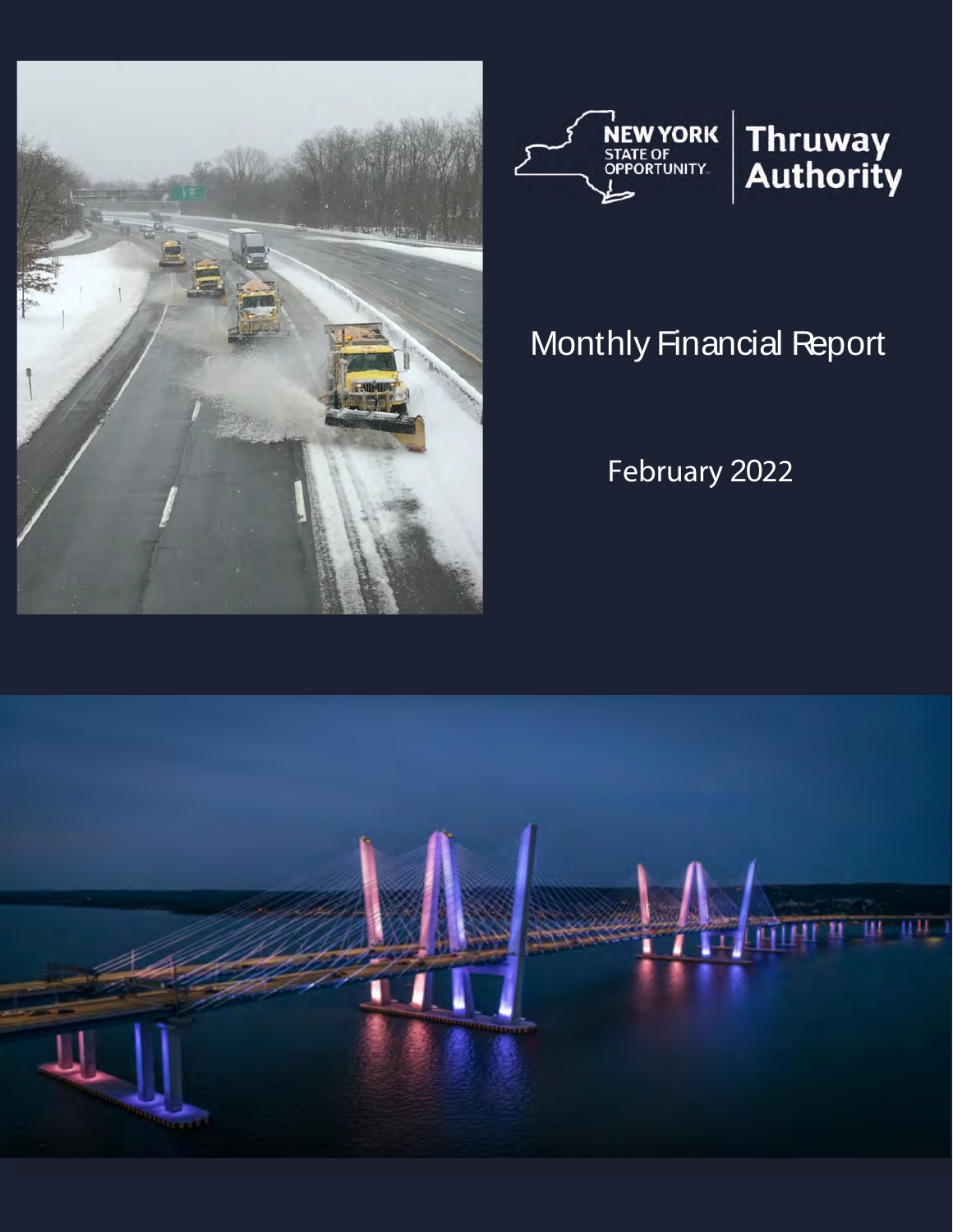## **TABLE OF CONTENTS**

**PAGE** 

| STATEMENT OF REVENUES, EXPENSES AND CHANGES IN NET POSITION                                | 1  |
|--------------------------------------------------------------------------------------------|----|
| <b>STATEMENT OF NET POSITION</b>                                                           | 5  |
| <b>FUNDS AVAILABLE FOR TRANSFER</b>                                                        |    |
| <b>DEBT SERVICE</b>                                                                        | 9  |
| <b>COMPARATIVE SUMMARY STATEMENT OF DEPARTMENT OPERATING</b><br><b>EXPENSES AND BUDGET</b> | 10 |
| <b>CAPITAL PROGRAM SUMMARY</b>                                                             | 11 |
| <b>GOVERNOR MARIO M. CUOMO BRIDGE</b>                                                      | 12 |
| <b>GROSS SALES OF RESTAURANTS</b>                                                          | 13 |
| <b>GALLONS OF MOTOR FUEL DELIVERED TO GAS STATIONS</b>                                     | 14 |
| <b>NOTES TO FINANCIAL REPORT</b>                                                           | 15 |

**April 16, 2022**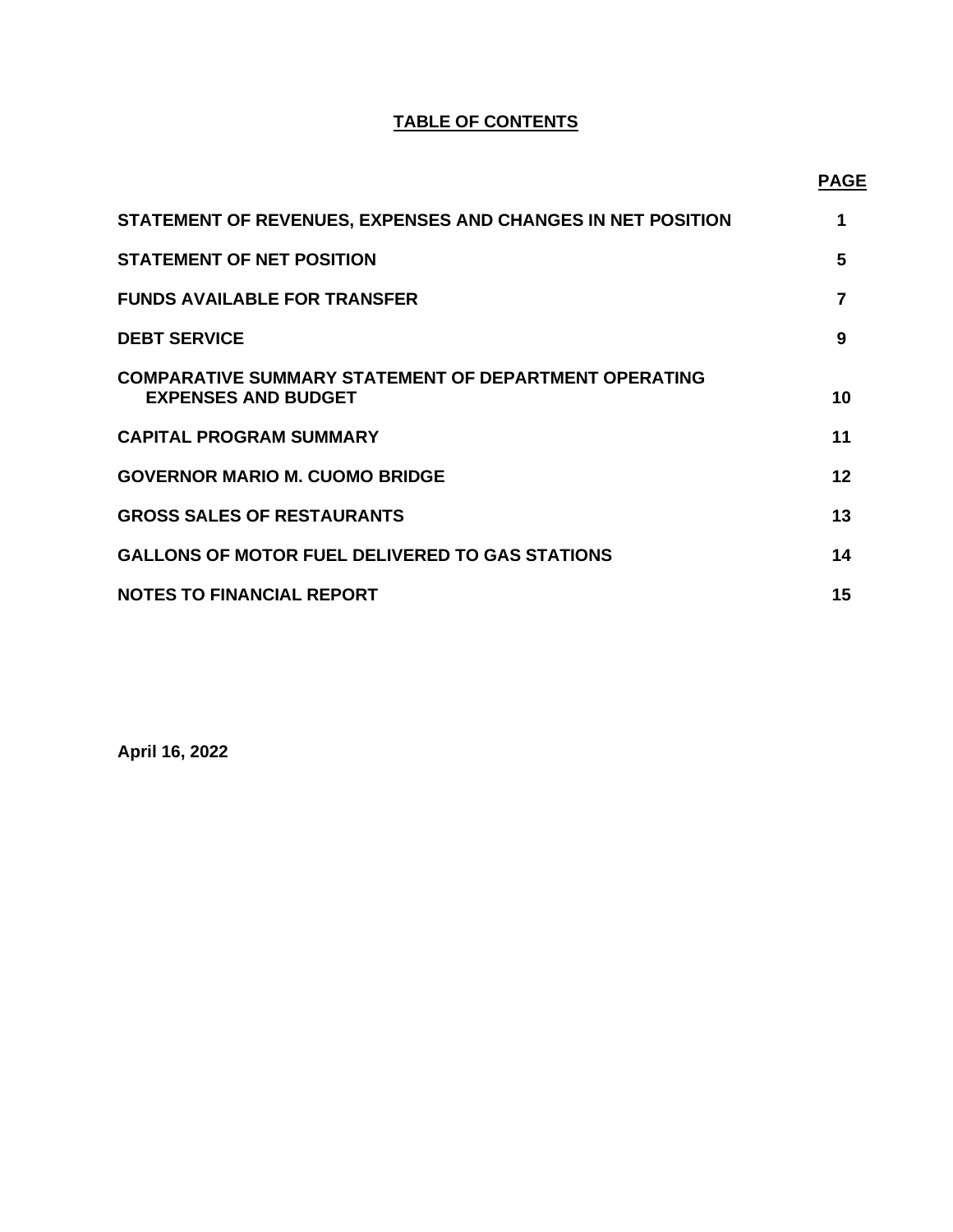|                                                                            |                                      |                 |                     | <b>MONTH</b>   |
|----------------------------------------------------------------------------|--------------------------------------|-----------------|---------------------|----------------|
| <b>STATEMENT OF REVENUES, EXPENSES AND CHANGES IN NET POSITION - MONTH</b> |                                      |                 |                     | February       |
|                                                                            | NEW YORK STATE THRUWAY AUTHORITY     |                 |                     | <b>YEAR</b>    |
|                                                                            |                                      |                 |                     | 2022           |
| <b>REVENUE</b>                                                             | PRESENT MONTH<br><b>CURRENT YEAR</b> | PREVIOUS YEAR   | AMOUNT OF<br>CHANGE | % OF<br>CHANGE |
| <b>TOLL REVENUE</b>                                                        |                                      |                 |                     |                |
| <b>PASSENGER</b>                                                           |                                      |                 |                     |                |
| Woodbury to Buffalo, Stations 15-50                                        | \$<br>11,248,661                     | \$<br>9,843,220 | \$<br>1,405,441     | 14.28          |
| Erie Section, Stations 55-61                                               | 1,175,469                            | 938,069         | 237,400             | 25.31          |
| <b>Grand Island Bridges</b>                                                | 824,520                              | 765,336         | 59,184              | 7.73           |
| Gov. Mario M. Cuomo Bridge                                                 | 8,641,427                            | 5,539,557       | 3,101,870           | 55.99          |
| <b>Yonkers Barrier</b>                                                     | 1,211,731                            | 945,754         | 265,977             | 28.12          |
| <b>New Rochelle Barrier</b>                                                | 2,010,052                            | 1,447,120       | 562,932             | 38.90          |
| <b>Spring Valley Barrier</b>                                               | 14,289                               | 2,452           | 11,837              |                |
| Harriman Barrier                                                           | 1,211,748                            | 1,025,386       | 186,362             | 18.17          |
|                                                                            | 26,337,897                           | 20,506,894      | 5,831,003           | 28.43          |
| Permits, Stations 15-61                                                    | 221,570                              | 222,448         | (878)               | (0.39)         |
|                                                                            | 26,559,467                           | 20,729,342      | 5,830,125           | 28.12          |
| <b>COMMERCIAL</b>                                                          |                                      |                 |                     |                |
| Woodbury to Buffalo, Stations 15-50                                        | 16,004,391                           | 17,892,930      | (1,888,539)         | (10.55)        |
| Erie Section, Stations 55-61                                               | 3,175,256                            | 2,966,877       | 208,379             | 7.02           |
| <b>Grand Island Bridges</b>                                                | 364,721                              | 310,293         | 54,428              | 17.54          |
| Gov. Mario M. Cuomo Bridge                                                 | 7,111,015                            | 4,860,271       | 2,250,744           | 46.31          |
| <b>Yonkers Barrier</b>                                                     | 540,980                              | 412,686         | 128,294             | 31.09          |
| <b>New Rochelle Barrier</b>                                                | 1,030,041                            | 929,908         | 100,133             | 10.77          |
| Spring Valley Barrier                                                      | 1,223,695                            | 939,435         | 284,260             | 30.26          |
| Harriman Barrier                                                           | 391,469                              | 285,110         | 106,359             | 37.30          |
|                                                                            | 29,841,568                           | 28,597,510      | 1,244,058           | 4.35           |
| Less Volume Discount                                                       | 2,300,726                            | 2,757,040       | (456, 314)          | (16.55)        |
|                                                                            | 27,540,842                           | 25,840,470      | 1,700,372           | 6.58           |
| <b>SUMMARY</b>                                                             |                                      |                 |                     |                |
| Woodbury to Buffalo, Stations 15-50                                        | 27,253,052                           | 27,736,150      | (483,098)           | (1.74)         |
| Erie Section, Stations 55-61                                               | 4,350,725                            | 3,904,946       | 445,779             | 11.42          |
| <b>Grand Island Bridges</b>                                                | 1,189,241                            | 1,075,629       | 113,612             | 10.56          |
| Gov. Mario M. Cuomo Bridge                                                 | 15,752,442                           | 10,399,828      | 5,352,614           | 51.47          |
| <b>Yonkers Barrier</b>                                                     | 1,752,711                            | 1,358,440       | 394,271             | 29.02          |
| <b>New Rochelle Barrier</b>                                                | 3,040,093                            | 2,377,028       | 663,065             | 27.89          |
| Spring Valley Barrier                                                      | 1,237,984                            | 941,887         | 296,097             | 31.44          |
| Harriman Barrier                                                           | 1,603,217                            | 1,310,496       | 292,721             | 22.34          |
| Permits, Stations 15-61                                                    | 221,570                              | 222,448         | (878)               | (0.39)         |
|                                                                            | 56,401,035                           | 49,326,852      | 7,074,183           | 14.34          |
| Less Volume Discount                                                       | 2,300,726                            | 2,757,040       | (456, 314)          | (16.55)        |
| NET TOLLS                                                                  | 54,100,309                           | 46,569,812      | 7,530,497           | 16.17          |
| E-ZPass Fees                                                               | 1,003,930                            | 1,034,987       | (31, 057)           | (3.00)         |
| Tolls by Mail Fees                                                         | 3,791,985                            | 986,111         | 2,805,874           |                |
| Special Hauling                                                            | 135,346                              | 122,649         | 12,697              | 10.35          |
| TOTAL TOLLS AND RELATED FEES                                               | 59,031,570                           | 48,713,559      | 10,318,011          | 21.18          |
| <b>LEASE REVENUES</b>                                                      |                                      |                 |                     |                |
| Fiber Optic User Fees                                                      | 659,748                              | 693,383         | (33, 635)           | (4.85)         |
| Service Areas                                                              | 287,131                              | 243,154         | 43,977              | 18.09          |
| TOTAL LEASE REVENUES                                                       | 946,879                              | 936,537         | 10,342              | 1.10           |
| <b>OTHER REVENUES</b>                                                      | 188,121                              | 327,199         | (139, 078)          | (42.51)        |
| <b>TOTAL OPERATING REVENUES (1)</b>                                        | 60,166,570<br>\$                     | \$49,977,295    | \$10,189,275        | 20.39          |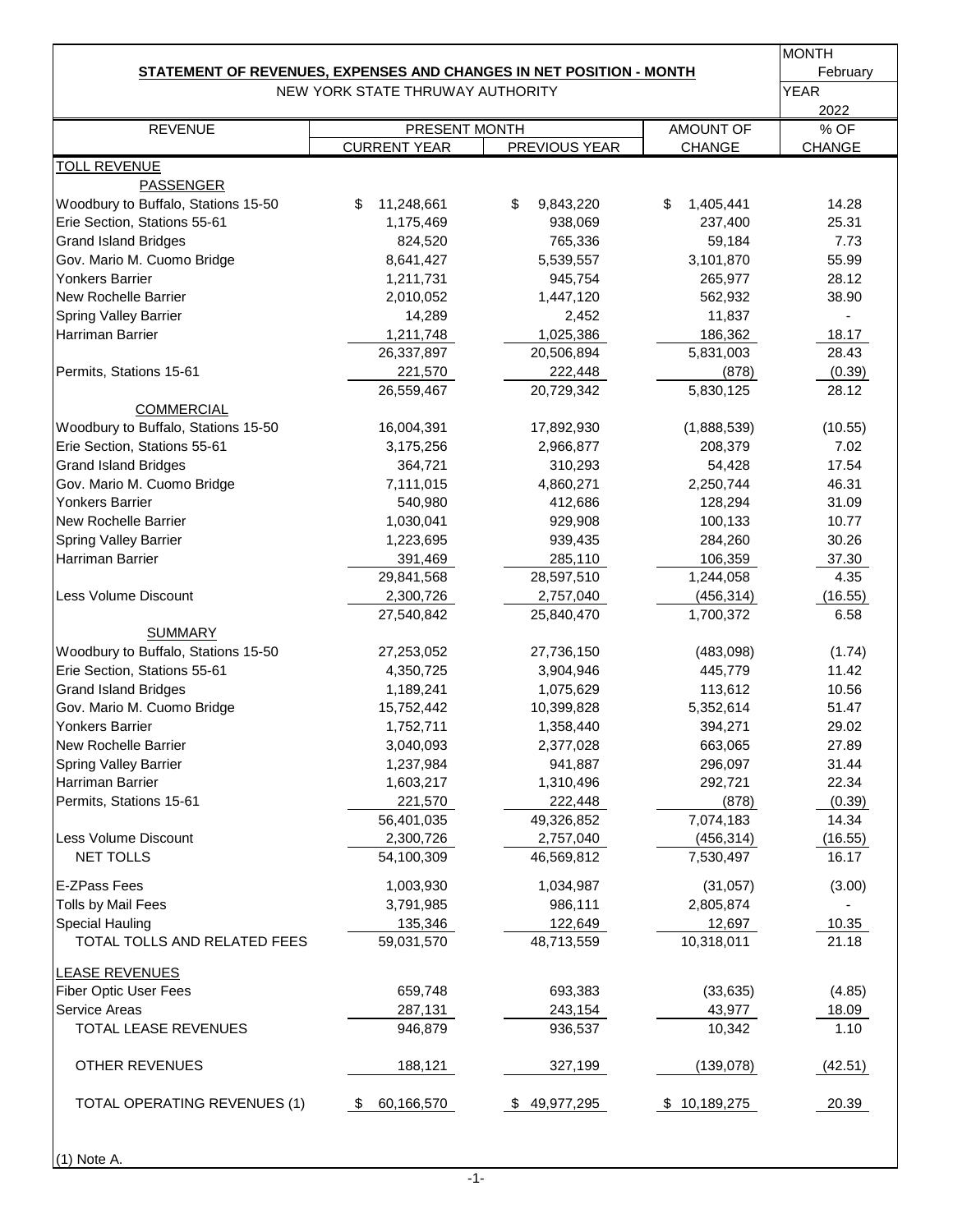|                                                                                   |                                  |                  |                 | <b>MONTH</b> |
|-----------------------------------------------------------------------------------|----------------------------------|------------------|-----------------|--------------|
| <b>STATEMENT OF REVENUES, EXPENSES AND CHANGES IN NET POSITION - YEAR-TO-DATE</b> |                                  |                  |                 | February     |
|                                                                                   | NEW YORK STATE THRUWAY AUTHORITY |                  |                 | <b>YEAR</b>  |
| <b>REVENUE</b>                                                                    | YEAR-TO-DATE                     |                  | AMOUNT OF       | 2022<br>% OF |
|                                                                                   | <b>CURRENT YEAR</b>              | PREVIOUS YEAR    | CHANGE          | CHANGE       |
| <b>TOLL REVENUE</b>                                                               |                                  |                  |                 |              |
| <b>PASSENGER</b>                                                                  |                                  |                  |                 |              |
| Woodbury to Buffalo, Stations 15-50                                               | 22,358,560<br>S                  | 19,936,843<br>\$ | 2,421,717<br>\$ | 12.15        |
| Erie Section, Stations 55-61                                                      | 2,295,495                        | 1,933,942        | 361,553         | 18.70        |
| <b>Grand Island Bridges</b>                                                       | 1,625,309                        | 1,440,976        | 184,333         | 12.79        |
| Gov. Mario M. Cuomo Bridge                                                        | 16,611,965                       | 12,355,932       | 4,256,033       | 34.45        |
| <b>Yonkers Barrier</b>                                                            | 2,320,466                        | 2,060,695        | 259,771         | 12.61        |
| New Rochelle Barrier                                                              | 3,855,912                        | 3,203,946        | 651,966         | 20.35        |
| <b>Spring Valley Barrier</b>                                                      | 27,177                           | 5,890            | 21,287          |              |
| Harriman Barrier                                                                  | 2,377,992                        | 2,277,802        | 100,190         | 4.40         |
|                                                                                   | 51,472,876                       | 43,216,026       | 8,256,850       | 19.11        |
| Permits, Stations 15-61                                                           | 438,455                          | 445,432          | (6, 977)        | (1.57)       |
|                                                                                   | 51,911,331                       | 43,661,458       | 8,249,873       | 18.90        |
| <b>COMMERCIAL</b>                                                                 |                                  |                  |                 |              |
| Woodbury to Buffalo, Stations 15-50                                               | 32,629,777                       | 32,002,986       | 626,791         | 1.96         |
| Erie Section, Stations 55-61                                                      | 6,235,567                        | 5,335,365        | 900,202         | 16.87        |
| <b>Grand Island Bridges</b>                                                       | 704,536                          | 632,460          | 72,076          | 11.40        |
| Gov. Mario M. Cuomo Bridge                                                        | 14,194,973                       | 10,478,841       | 3,716,132       | 35.46        |
| <b>Yonkers Barrier</b>                                                            | 1,087,670                        | 886,067          | 201,603         | 22.75        |
| New Rochelle Barrier                                                              | 2,081,992                        | 1,981,577        | 100,415         | 5.07         |
| Spring Valley Barrier                                                             | 2,408,659                        | 2,012,508        | 396,151         | 19.68        |
| Harriman Barrier                                                                  | 788,923                          | 616,157          | 172,766         | 28.04        |
|                                                                                   | 60,132,097                       | 53,945,961       | 6,186,136       | 11.47        |
| Less Volume Discount                                                              | 4,906,773                        | 4,791,056        | 115,717         | 2.42         |
|                                                                                   | 55,225,324                       | 49,154,905       | 6,070,419       | 12.35        |
| <b>SUMMARY</b><br>Woodbury to Buffalo, Stations 15-50                             |                                  |                  |                 |              |
|                                                                                   | 54,988,337                       | 51,939,829       | 3,048,508       | 5.87         |
| Erie Section, Stations 55-61                                                      | 8,531,062                        | 7,269,307        | 1,261,755       | 17.36        |
| <b>Grand Island Bridges</b>                                                       | 2,329,845                        | 2,073,436        | 256,409         | 12.37        |
| Gov. Mario M. Cuomo Bridge                                                        | 30,806,938                       | 22,834,773       | 7,972,165       | 34.91        |
| Yonkers Barrier                                                                   | 3,408,136                        | 2,946,762        | 461,374         | 15.66        |
| New Rochelle Barrier                                                              | 5,937,904                        | 5,185,523        | 752,381         | 14.51        |
| <b>Spring Valley Barrier</b>                                                      | 2,435,836                        | 2,018,398        | 417,438         | 20.68        |
| Harriman Barrier                                                                  | 3,166,915                        | 2,893,959        | 272,956         | 9.43         |
| Permits, Stations 15-61                                                           | 438,455                          | 445,432          | (6, 977)        | (1.57)       |
|                                                                                   | 112,043,428                      | 97,607,419       | 14,436,009      | 14.79        |
| Less Volume Discount                                                              | 4,906,773                        | 4,791,056        | 115,717         | 2.42         |
| NET TOLLS                                                                         | 107,136,655                      | 92,816,363       | 14,320,292      | 15.43        |
| E-ZPass Fees                                                                      | 1,961,799                        | 2,317,832        | (356, 033)      | (15.36)      |
| Tolls by Mail Fees                                                                | 8,250,662                        | 2,394,154        | 5,856,508       |              |
| <b>Special Hauling</b>                                                            | 279,206                          | 261,193          | 18,013          | 6.90         |
| TOTAL TOLLS AND RELATED FEES                                                      | 117,628,322                      | 97,789,542       | 19,838,780      | 20.29        |
| <b>LEASE REVENUES</b>                                                             |                                  |                  |                 |              |
| <b>Fiber Optic User Fees</b>                                                      | 1,132,187                        | 1,461,057        | (328, 870)      | (22.51)      |
| Service Areas                                                                     | 570,456                          | 499,862          | 70,594          | 14.12        |
| TOTAL LEASE REVENUES                                                              | 1,702,643                        | 1,960,919        | (258, 276)      | (13.17)      |
|                                                                                   |                                  |                  |                 |              |
| <b>OTHER REVENUES</b>                                                             | 391,149                          | 476,399          | (85, 250)       | (17.89)      |
| TOTAL OPERATING REVENUES (1)                                                      | \$119,722,114                    | \$100,226,860    | \$19,495,254    | 19.45        |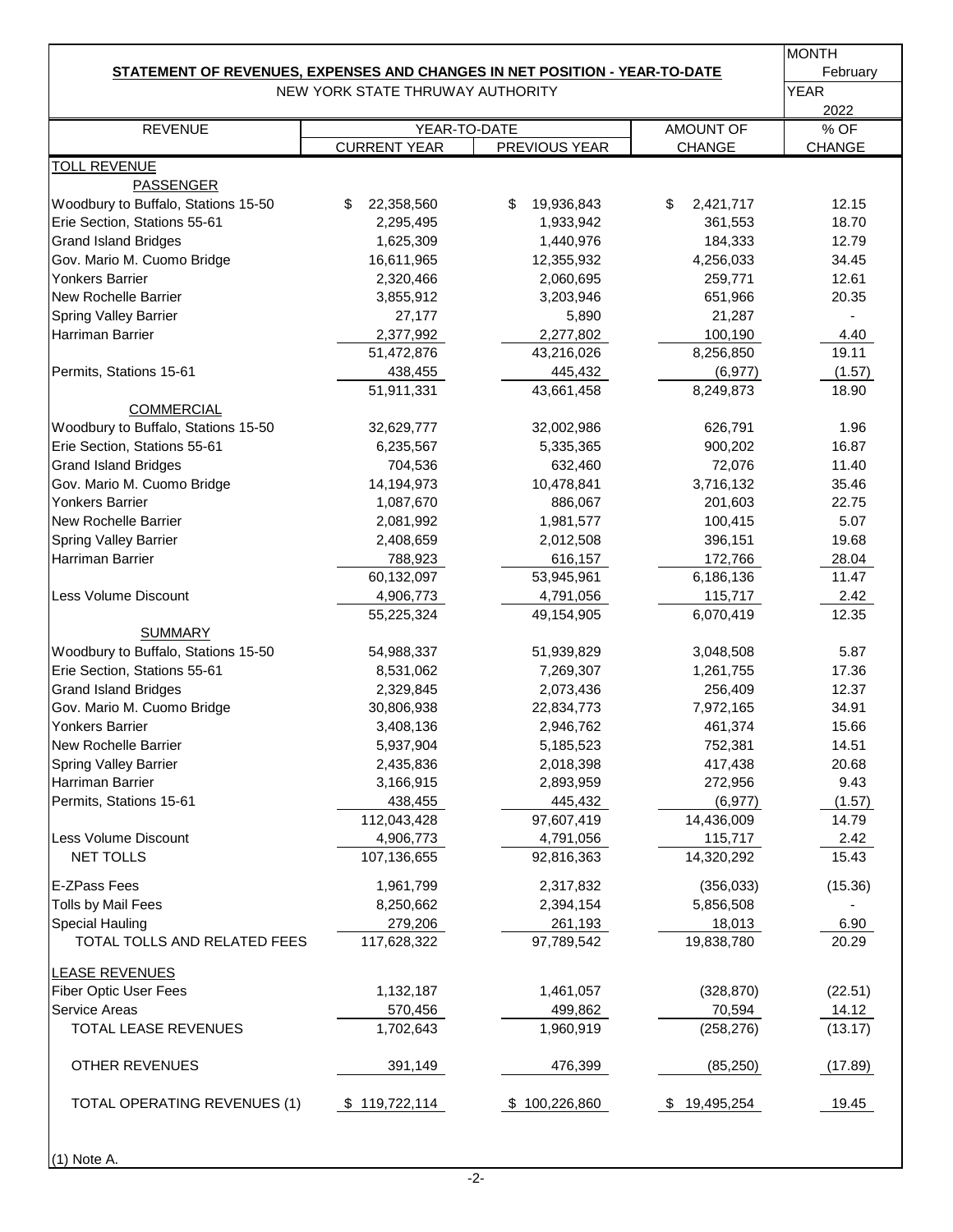#### **NEW YORK STATE THRUWAY AUTHORITY STATEMENT OF REVENUES, EXPENSES AND CHANGES IN NET POSITION - MONTH**

| <b>IMONTH</b> |
|---------------|
| February      |
| <b>YEAR</b>   |

|                                                    |                      |                     |    |                   |                       | 2022          |
|----------------------------------------------------|----------------------|---------------------|----|-------------------|-----------------------|---------------|
|                                                    | <b>PRESENT MONTH</b> |                     |    |                   | <b>AMOUNT OF</b>      | % OF          |
| <b>EXPENSES</b>                                    |                      | <b>CURRENT YEAR</b> |    | PREVIOUS YEAR (1) | <b>CHANGE</b>         | <b>CHANGE</b> |
| <b>Total Operating Revenues</b>                    | S                    | 60,166,570          | \$ | 49,977,295        | \$<br>10,189,275      | 20.39         |
| <b>Thruway Operating Expenses</b>                  |                      |                     |    |                   |                       |               |
| <b>Administrative and General</b>                  |                      | 795,553             |    | 842,190           | (46, 637)             | (5.54)        |
| Information Technology                             |                      | 1,116,252           |    | 885,443           | 230,809               | 26.07         |
| <b>Engineering Services</b>                        |                      | 488,985             |    | 470,618           | 18,367                | 3.90          |
| Maintenance Engineering                            |                      |                     |    |                   |                       |               |
| Thruway Maintenance                                |                      | 9,588,996           |    | 11,138,514        | (1,549,518)           | (13.91)       |
| <b>Equipment Maintenance</b>                       |                      | 2,670,201           |    | 2,521,570         | 148,631               | 5.89          |
| <b>Finance and Accounts</b>                        |                      | 515,774             |    | 482,884           | 32,890                | 6.81          |
| Operations                                         |                      |                     |    |                   |                       |               |
| <b>Traffic and Services</b>                        |                      | 992,472             |    | 740,702           | 251,770               | 33.99         |
| <b>Toll Collection</b>                             |                      | 7,829,025           |    | 6,495,862         | 1,333,163             | 20.52         |
| <b>General Charges Undistributed</b>               |                      | 8,401,978           |    | 7,602,372         | 799,606               | 10.52         |
| <b>Thruway Operating Expenses</b>                  |                      | 32,399,236          |    | 31,180,155        | 1,219,081             | 3.91          |
|                                                    |                      |                     |    |                   |                       |               |
| <b>State Police</b>                                |                      | 4,561,884           |    | 4,256,926         | 304,958               | 7.16          |
| <b>Thruway and State Police Operating Expenses</b> |                      | 36,961,120          |    | 35,437,081        | 1,524,039             | 4.30          |
| <b>Operating Income before</b>                     |                      |                     |    |                   |                       |               |
| <b>Depreciation</b>                                |                      | 23,205,450          |    | 14,540,214        | 8,665,236             | 59.59         |
| Depreciation & Amortization                        |                      | 30,703,336          |    | 27,583,795        | 3,119,541             | 11.31         |
| <b>Operating Gain (Loss)</b>                       |                      | (7, 497, 886)       |    | (13,043,581)      | 5,545,695             | (42.52)       |
| <b>Non-Operating Revenue (Expenses)</b>            |                      |                     |    |                   |                       |               |
| Federal and other reimbursements                   |                      |                     |    |                   |                       |               |
| Interest on Investments                            |                      | 130,072             |    | 176,514           | (46, 442)             | (26.31)       |
| Interest & Fee Expenses                            |                      | (17, 251, 023)      |    | (17, 970, 643)    | 719,620               | (4.00)        |
| Debt Issuance Costs                                |                      | 9,804               |    | (86,003)          | 95,807                | (111.40)      |
| Disposal of Assets and Other                       |                      | (660)               |    | (1, 486)          | 826                   | (55.59)       |
| <b>Net Non-Operating Revenue (Expenses)</b>        |                      | (17, 111, 807)      |    | (17,881,618)      | 769,811               | (4.31)        |
| Gain (Loss) before other Revenue,                  |                      |                     |    |                   |                       |               |
| <b>Expenses and Transfers</b>                      |                      | (24, 609, 693)      |    | (30, 925, 199)    | 6,315,506             | (20.42)       |
| <b>Capital Contributions</b>                       |                      | 136,734             |    | (7, 823)          | 144,557               |               |
| <b>Change in Net Position</b>                      |                      | (24, 472, 959)      |    | (30, 933, 022)    | 6,460,063             | (20.88)       |
| <b>Net Position, Beginning Balance</b>             |                      | 613,615,368         |    | 912,221,640       | (298,606,272)         | (32.73)       |
| <b>Net Position, Ending Balance</b>                | \$                   | 589,142,409         | \$ | 881,288,618       | \$<br>(292, 146, 209) | (33.15)       |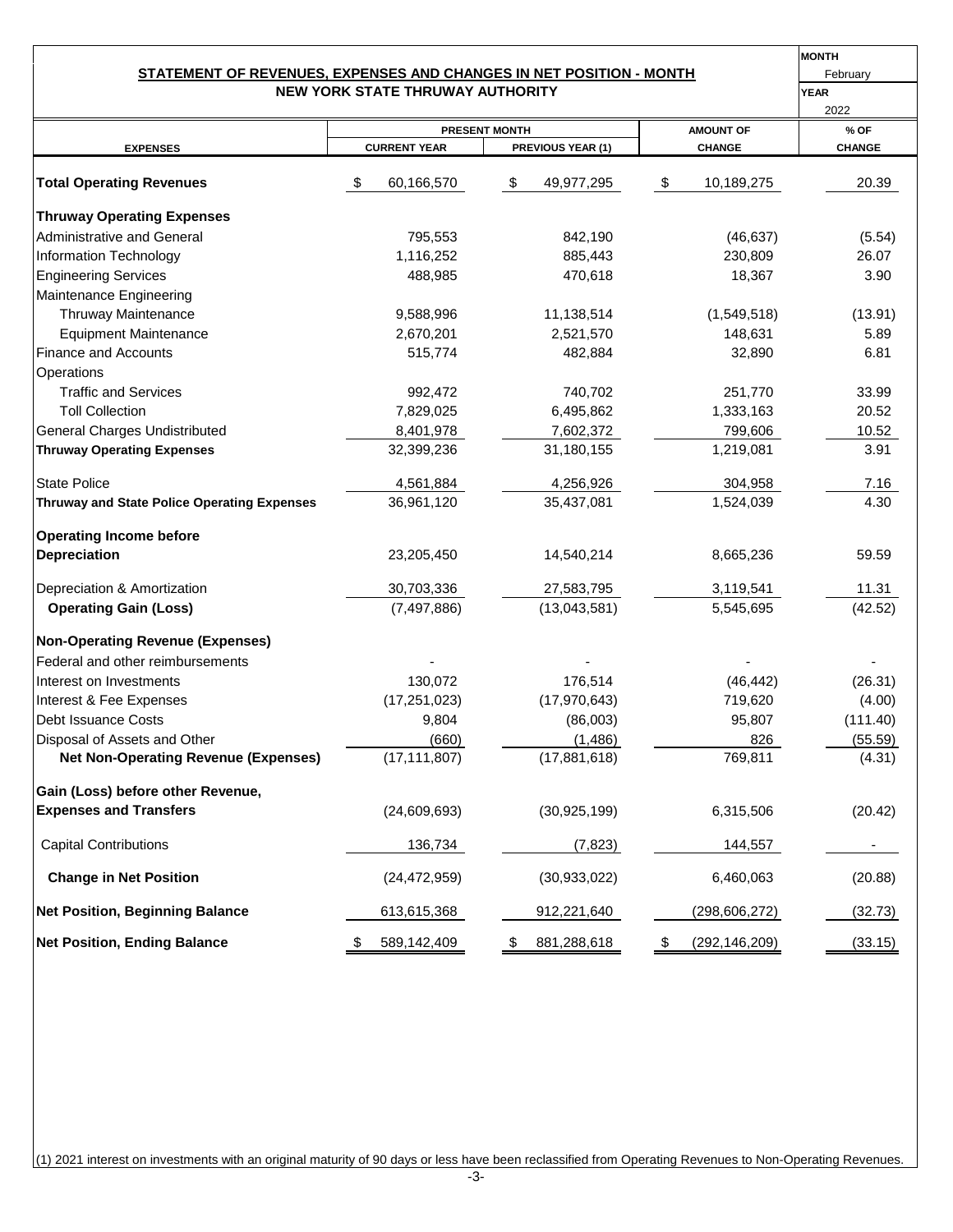#### **NEW YORK STATE THRUWAY AUTHORITY STATEMENT OF REVENUES, EXPENSES AND CHANGES IN NET POSITION - YEAR-TO-DATE**

| <b>MONTH</b> |
|--------------|
| February     |
| <b>YEAR</b>  |

|                                                    |                     |                   |                       | 2022          |
|----------------------------------------------------|---------------------|-------------------|-----------------------|---------------|
|                                                    |                     | YEAR-TO-DATE      | <b>AMOUNT OF</b>      | % OF          |
| <b>EXPENSES</b>                                    | <b>CURRENT YEAR</b> | PREVIOUS YEAR (1) | <b>CHANGE</b>         | <b>CHANGE</b> |
| <b>Total Operating Revenues</b>                    | 119,722,114         | \$<br>100,226,860 | \$<br>19,495,254      | 19.45         |
| <b>Thruway Operating Expenses</b>                  |                     |                   |                       |               |
| <b>Administrative and General</b>                  | 1,637,503           | 1,770,892         | (133, 389)            | (7.53)        |
| Information Technology                             | 3,181,538           | 1,998,558         | 1,182,980             | 59.19         |
| <b>Engineering Services</b>                        | 904,659             | 925,004           | (20, 345)             | (2.20)        |
| Maintenance Engineering                            |                     |                   |                       |               |
| Thruway Maintenance                                | 20,180,362          | 20,709,736        | (529, 374)            | (2.56)        |
| <b>Equipment Maintenance</b>                       | 5,429,453           | 4,697,479         | 731,974               | 15.58         |
| <b>Finance and Accounts</b>                        | 1,034,154           | 953,076           | 81,078                | 8.51          |
| Operations                                         |                     |                   |                       |               |
| <b>Traffic and Services</b>                        | 1,822,156           | 1,508,068         | 314,088               | 20.83         |
| <b>Toll Collection</b>                             | 16, 135, 159        | 13,221,122        | 2,914,037             | 22.04         |
| <b>General Charges Undistributed</b>               | 16,706,710          | 16,499,053        | 207,657               | 1.26          |
| <b>Thruway Operating Expenses (2)</b>              | 67,031,694          | 62,282,988        | 4,748,706             | 7.62          |
| <b>State Police</b>                                | 9,483,672           | 10,807,117        | (1,323,445)           | (12.25)       |
| <b>Thruway and State Police Operating Expenses</b> | 76,515,366          | 73,090,105        | 3,425,261             | 4.69          |
| <b>Operating Income before</b>                     |                     |                   |                       |               |
| Depreciation                                       | 43,206,748          | 27,136,755        | 16,069,993            | 59.22         |
| Depreciation & Amortization                        | 62,926,642          | 56,238,377        | 6,688,265             | 11.89         |
| <b>Operating Gain (Loss)</b>                       | (19,719,894)        | (29, 101, 622)    | 9,381,728             | (32.24)       |
| <b>Non-Operating Revenue (Expenses)</b>            |                     |                   |                       |               |
| Federal and other reimbursements                   |                     |                   |                       |               |
| Interest on Investments                            | 251,413             | 379,866           | (128, 453)            | (33.82)       |
| Interest & Fee Expenses                            | (34, 841, 266)      | (30,019,222)      | (4,822,044)           | 16.06         |
| Debt Issuance Costs                                | (15, 196)           | (91, 253)         | 76,057                | (83.35)       |
| Disposal of Assets and Other                       | (660)               | (1, 486)          | 826                   | (55.59)       |
| <b>Net Non-Operating Revenue (Expenses)</b>        | (34,605,709)        | (29, 732, 095)    | (4,873,614)           | 16.39         |
| Gain (Loss) before other Revenue,                  |                     |                   |                       |               |
| <b>Expenses and Transfers</b>                      | (54, 325, 603)      | (58, 833, 717)    | 4,508,114             | (7.66)        |
| <b>Capital Contributions</b>                       |                     | (7, 823)          | 7,823                 | (100.00)      |
| <b>Change in Net Position</b>                      | (54, 325, 603)      | (58, 841, 540)    | 4,515,937             | (7.67)        |
| <b>Net Position, Beginning Balance</b>             | 643,468,012         | 940,130,158       | (296, 662, 146)       | (31.56)       |
| <b>Net Position, Ending Balance</b>                | 589,142,409<br>\$   | \$<br>881,288,618 | \$<br>(292, 146, 209) | (33.15)       |

(1) 2021 interest on investments with an original maturity of 90 days or less have been reclassified from Operating Revenues to Non-Operating Revenues. (2) Notes B, C, and D.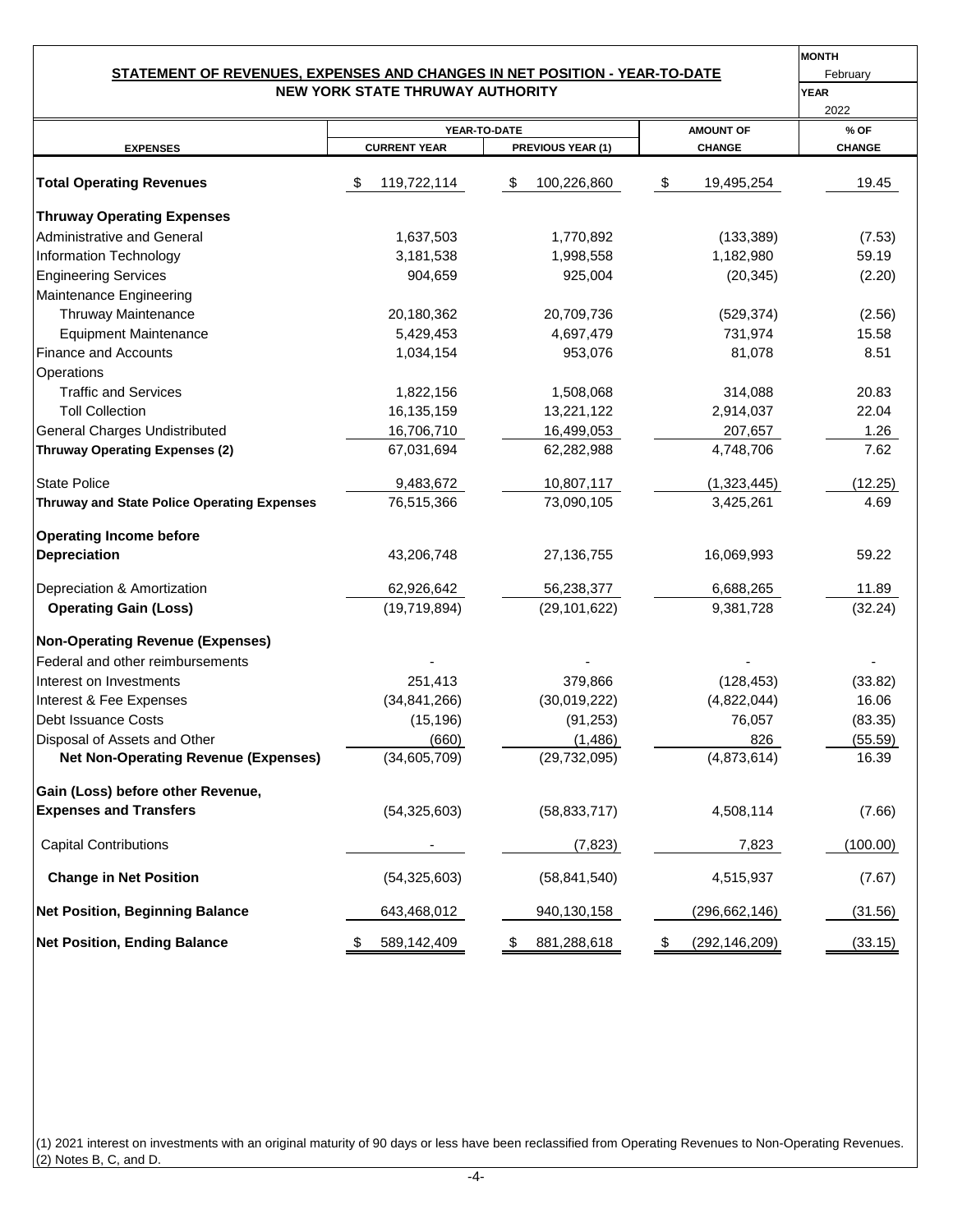|                                                                                                                                                                                                                                                                                                                                                                                                   | <b>STATEMENT OF NET POSITION</b> |                                 |                                  | AS OF<br>February 28                                 |
|---------------------------------------------------------------------------------------------------------------------------------------------------------------------------------------------------------------------------------------------------------------------------------------------------------------------------------------------------------------------------------------------------|----------------------------------|---------------------------------|----------------------------------|------------------------------------------------------|
|                                                                                                                                                                                                                                                                                                                                                                                                   | New York State Thruway Authority |                                 |                                  | <b>YEAR</b>                                          |
|                                                                                                                                                                                                                                                                                                                                                                                                   |                                  |                                 |                                  | 2022                                                 |
| <b>ASSETS</b>                                                                                                                                                                                                                                                                                                                                                                                     | <b>REVENUE FUND</b>              | <b>OPERATING</b><br><b>FUND</b> | OAP<br>OPERATING<br><b>FUNDS</b> | <b>SENIOR DEBT</b><br><b>SERVICE</b><br><b>FUNDS</b> |
| <b>Current and Non-Current Assets:</b>                                                                                                                                                                                                                                                                                                                                                            |                                  |                                 |                                  |                                                      |
| Cash & cash equivalents                                                                                                                                                                                                                                                                                                                                                                           | \$<br>410,564,776                | \$<br>60,404,998                | \$<br>302,105                    | \$<br>31,437                                         |
| Investments                                                                                                                                                                                                                                                                                                                                                                                       |                                  | 901,316                         |                                  | 256,620,978                                          |
| Interest receivable on investments                                                                                                                                                                                                                                                                                                                                                                |                                  |                                 |                                  |                                                      |
| Accounts receivable, net                                                                                                                                                                                                                                                                                                                                                                          | 82,399,871                       | 23,241,958                      |                                  |                                                      |
| Due from other funds                                                                                                                                                                                                                                                                                                                                                                              | 24,601,304                       | 15,580,411                      |                                  |                                                      |
| Material and other inventory                                                                                                                                                                                                                                                                                                                                                                      |                                  | 22,381,641                      |                                  |                                                      |
| Prepaid insurance and expenses                                                                                                                                                                                                                                                                                                                                                                    |                                  | 7,041,621                       |                                  | 271,718                                              |
| Total current and non-current assets                                                                                                                                                                                                                                                                                                                                                              | 517,565,951                      | 129,551,945                     | 302,105                          | 256,924,133                                          |
|                                                                                                                                                                                                                                                                                                                                                                                                   |                                  |                                 |                                  |                                                      |
|                                                                                                                                                                                                                                                                                                                                                                                                   |                                  |                                 |                                  |                                                      |
| Construction in progress<br>Thruway system<br>Equipment                                                                                                                                                                                                                                                                                                                                           |                                  |                                 |                                  |                                                      |
|                                                                                                                                                                                                                                                                                                                                                                                                   |                                  |                                 |                                  |                                                      |
|                                                                                                                                                                                                                                                                                                                                                                                                   |                                  |                                 |                                  |                                                      |
| Less: accumulated depreciation                                                                                                                                                                                                                                                                                                                                                                    |                                  |                                 |                                  |                                                      |
| Net capital assets                                                                                                                                                                                                                                                                                                                                                                                | $\sim$                           | $\sim$                          | $\blacksquare$                   | $\mathbf{r}$                                         |
| <b>Total Assets</b>                                                                                                                                                                                                                                                                                                                                                                               | 517,565,951                      | 129,551,945                     | 302,105                          | 256,924,133                                          |
| <b>DEFERRED OUTFLOWS</b>                                                                                                                                                                                                                                                                                                                                                                          |                                  |                                 |                                  |                                                      |
|                                                                                                                                                                                                                                                                                                                                                                                                   |                                  |                                 |                                  |                                                      |
|                                                                                                                                                                                                                                                                                                                                                                                                   |                                  |                                 |                                  |                                                      |
| <b>OPEB Resources</b>                                                                                                                                                                                                                                                                                                                                                                             |                                  | 264,774,244                     |                                  |                                                      |
| <b>Pension Resources</b>                                                                                                                                                                                                                                                                                                                                                                          |                                  | 119,584,407                     |                                  |                                                      |
| <b>Total Deferred Outflows</b>                                                                                                                                                                                                                                                                                                                                                                    |                                  | 384,358,651                     |                                  |                                                      |
| <b>LIABILITIES</b>                                                                                                                                                                                                                                                                                                                                                                                |                                  |                                 |                                  |                                                      |
| <b>Current Liabilities:</b>                                                                                                                                                                                                                                                                                                                                                                       |                                  |                                 |                                  |                                                      |
|                                                                                                                                                                                                                                                                                                                                                                                                   | 194,467,018                      | 82,394,150                      |                                  |                                                      |
| Accrued wages and benefits                                                                                                                                                                                                                                                                                                                                                                        |                                  | 5,268,931                       |                                  |                                                      |
| Due to other funds                                                                                                                                                                                                                                                                                                                                                                                |                                  |                                 |                                  |                                                      |
| Unearned revenue                                                                                                                                                                                                                                                                                                                                                                                  | 132,539,481                      |                                 |                                  |                                                      |
| Accrued interest payable                                                                                                                                                                                                                                                                                                                                                                          |                                  |                                 |                                  | 24,828,223                                           |
| Current amount due on bonds, notes, and loans                                                                                                                                                                                                                                                                                                                                                     |                                  |                                 |                                  |                                                      |
| Capital Assets:<br>Land & land improvements<br>Loss on bond refundings<br><b>Asset Retirement Obligations</b><br>Accounts payable and accrued expenses<br><b>Total Current Liabilities</b><br>unamortized premiums<br>General revenue JIO, net of<br>unamortized premiums (1)<br>Loans payable<br><b>Total Long-Term Liabilities</b><br><b>Total Liabilities</b><br><b>Total Deferred Inflows</b> | 327,006,499                      | 87,663,081                      |                                  | 24,828,223                                           |
| Long-Term Liabilities:                                                                                                                                                                                                                                                                                                                                                                            |                                  |                                 |                                  |                                                      |
| Accounts payable and accrued expenses                                                                                                                                                                                                                                                                                                                                                             |                                  | 1,424,657,830                   |                                  |                                                      |
| Accrued wages and benefits                                                                                                                                                                                                                                                                                                                                                                        |                                  | 13,129,149                      |                                  |                                                      |
| General revenue bonds, net of                                                                                                                                                                                                                                                                                                                                                                     |                                  |                                 |                                  |                                                      |
|                                                                                                                                                                                                                                                                                                                                                                                                   |                                  |                                 |                                  |                                                      |
|                                                                                                                                                                                                                                                                                                                                                                                                   |                                  |                                 |                                  |                                                      |
|                                                                                                                                                                                                                                                                                                                                                                                                   |                                  |                                 |                                  |                                                      |
|                                                                                                                                                                                                                                                                                                                                                                                                   |                                  |                                 |                                  |                                                      |
|                                                                                                                                                                                                                                                                                                                                                                                                   |                                  | 1,437,786,979                   |                                  |                                                      |
|                                                                                                                                                                                                                                                                                                                                                                                                   | 327,006,499                      | 1,525,450,060                   |                                  | 24,828,223                                           |
| <b>DEFERRED INFLOWS</b>                                                                                                                                                                                                                                                                                                                                                                           |                                  |                                 |                                  |                                                      |
| Gain on bond refundings                                                                                                                                                                                                                                                                                                                                                                           |                                  |                                 |                                  |                                                      |
| <b>OPEB Resources</b>                                                                                                                                                                                                                                                                                                                                                                             |                                  | 58,967,982                      |                                  |                                                      |
| <b>Pension Resources</b>                                                                                                                                                                                                                                                                                                                                                                          |                                  | 139,563,046                     |                                  |                                                      |
|                                                                                                                                                                                                                                                                                                                                                                                                   |                                  | 198,531,028                     |                                  |                                                      |
|                                                                                                                                                                                                                                                                                                                                                                                                   |                                  |                                 |                                  |                                                      |
| <b>NET POSITION</b>                                                                                                                                                                                                                                                                                                                                                                               |                                  |                                 |                                  |                                                      |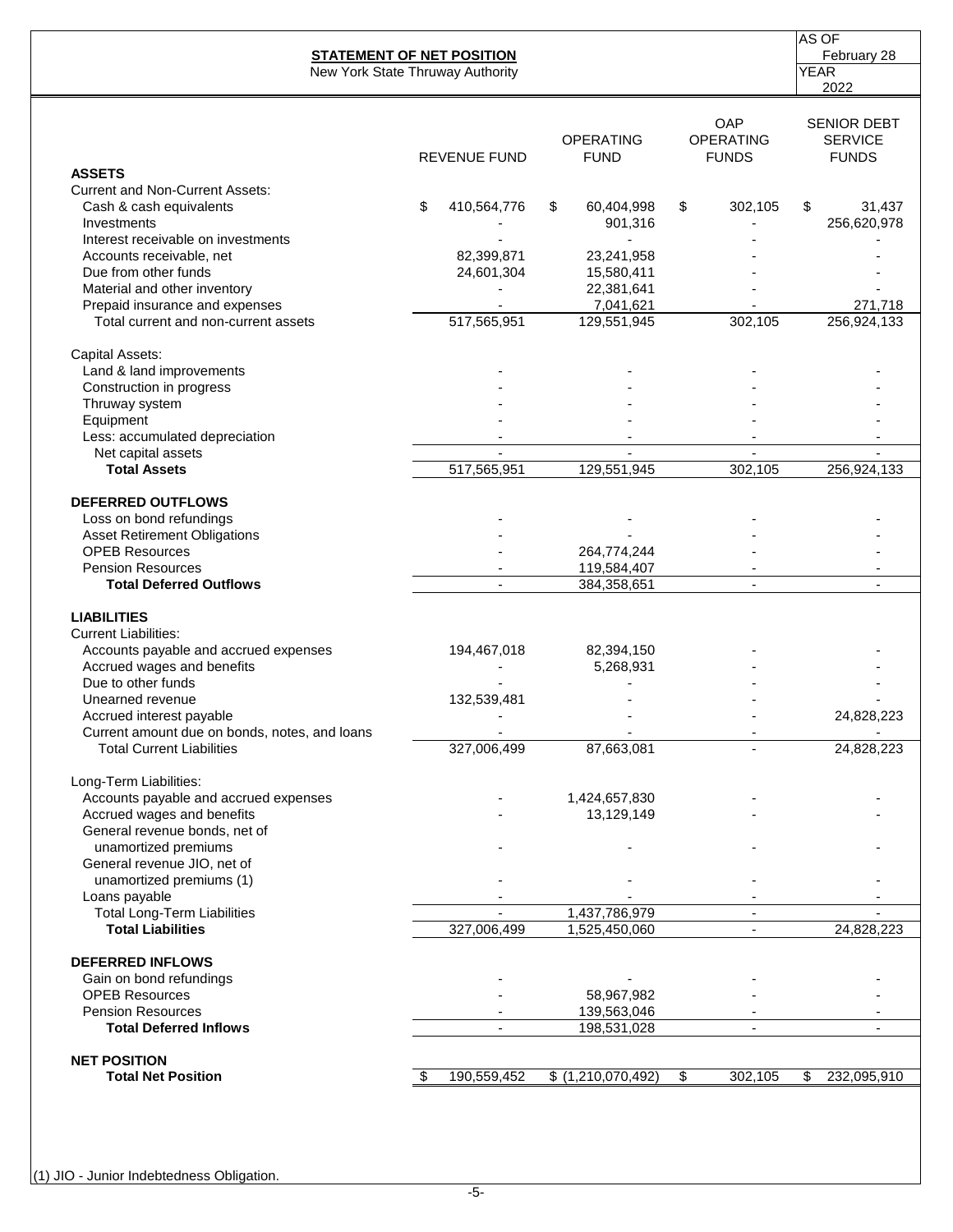|                                    |                                                     | <b>STATEMENT OF NET POSITION</b><br>New York State Thruway Authority |                                                                          |                                       |                                  | AS OF<br>February 28<br><b>YEAR</b> |
|------------------------------------|-----------------------------------------------------|----------------------------------------------------------------------|--------------------------------------------------------------------------|---------------------------------------|----------------------------------|-------------------------------------|
| <b>CONSTRUCTION</b><br><b>FUND</b> | <b>RESERVE</b><br><b>MAINTENANCE</b><br><b>FUND</b> | <b>JUNIOR</b><br><b>INDEBTEDNESS</b><br><b>FUND</b>                  | <b>FACILITIES</b><br><b>CAPITAL</b><br><b>IMPROVEMENT</b><br><b>FUND</b> | <b>GENERAL</b><br><b>RESERVE FUND</b> | <b>TOTAL 2022</b>                | 2022<br><b>TOTAL 2021</b>           |
| \$<br>377,000,421                  | \$<br>89,368,029                                    | \$<br>9,111                                                          | \$<br>7,549,241                                                          | \$<br>37,113,150                      | \$<br>982,343,268                | 725,853,122<br>\$.                  |
| 47,792,299                         |                                                     | 114,736,561<br>113,473                                               |                                                                          |                                       | 420,051,154<br>113,473           | 352,920,025<br>965,288              |
| 3,148,734                          | 1,013,226                                           |                                                                      |                                                                          | 1,127,004                             | 110,930,793                      | 85,294,891                          |
|                                    |                                                     |                                                                      | 970,545                                                                  |                                       | 41,152,260                       | 48,892,090                          |
|                                    |                                                     |                                                                      |                                                                          |                                       | 22,381,641                       | 18,958,114                          |
| 120,333                            | 377,096                                             | 2,228,412                                                            | 1,518,171                                                                | 63,783                                | 11,621,134                       | 12,558,372                          |
| 428,061,787                        | 90,758,351                                          | 117,087,557                                                          | 10,037,957                                                               | 38,303,937                            | 1,588,593,723                    | 1,245,441,902                       |
| 819,120,481                        |                                                     |                                                                      |                                                                          |                                       | 819,120,481                      | 816,602,346                         |
| 153,095,076                        | 47,923,506                                          |                                                                      | 3,997,825                                                                |                                       | 205,016,407                      | 223,416,687                         |
| 11,485,978,565                     | 576,297,872                                         |                                                                      |                                                                          |                                       | 12,062,276,437                   | 11,876,270,450                      |
|                                    | 273,201,691                                         |                                                                      |                                                                          | 104,050                               | 273,305,741                      | 262,309,793                         |
| (5,490,550,080)<br>6,967,644,042   | (381, 731, 511)<br>515,691,558                      |                                                                      | 3,997,825                                                                | (24, 162)<br>79,888                   | (5,872,305,753)<br>7,487,413,313 | (5,553,449,428)                     |
| 7,395,705,829                      | 606,449,909                                         | 117,087,557                                                          | 14,035,782                                                               | 38,383,825                            | 9,076,007,036                    | 7,625,149,848<br>8,870,591,750      |
|                                    |                                                     |                                                                      |                                                                          |                                       |                                  |                                     |
| 6,527,292                          |                                                     |                                                                      |                                                                          |                                       | 6,527,292                        | 7,360,564                           |
|                                    | 2,733,333                                           |                                                                      |                                                                          |                                       | 2,733,333                        | 3,133,333                           |
|                                    |                                                     |                                                                      |                                                                          |                                       | 264,774,244                      | 167,691,552                         |
|                                    |                                                     |                                                                      |                                                                          |                                       | 119,584,407                      | 104,529,154                         |
| 6,527,292                          | 2,733,333                                           | $\blacksquare$                                                       | $\blacksquare$                                                           | $\blacksquare$                        | 393,619,276                      | 282,714,603                         |
| 27,919,128                         | 239,534                                             |                                                                      | 3,243,227                                                                | 9,803,954                             | 318,067,011                      | 260,368,730                         |
|                                    |                                                     |                                                                      |                                                                          | 5,017                                 | 5,273,948                        | 6,209,205                           |
| 18,906,036                         | 8,533,898                                           |                                                                      |                                                                          | 13,712,326                            | 41,152,260                       | 48,892,090                          |
|                                    |                                                     |                                                                      |                                                                          |                                       | 132,539,481                      | 115,585,703                         |
|                                    |                                                     | 17,739,378                                                           |                                                                          |                                       | 42,567,601                       | 36,929,548                          |
| 142,702,100                        | $\sim$                                              | 14,017,541                                                           |                                                                          |                                       | 156,719,641                      | 195,170,050                         |
| 189,527,264                        | 8,773,432                                           | 31,756,919                                                           | 3,243,227                                                                | 23,521,297                            | 696,319,942                      | 663,155,326                         |
|                                    | 4,000,000                                           |                                                                      |                                                                          |                                       | 1,428,657,830                    | 1,185,202,478                       |
|                                    |                                                     |                                                                      |                                                                          |                                       | 13,129,149                       | 144,852,583                         |
| 3,726,599,941                      |                                                     |                                                                      |                                                                          |                                       | 3,726,599,941                    | 3,358,921,435                       |
|                                    |                                                     | 2,793,800,206                                                        |                                                                          |                                       | 2,793,800,206                    | 2,808,326,969                       |
| 3,726,599,941                      | 4,000,000                                           | 2,793,800,206                                                        |                                                                          |                                       | 7,962,187,126                    | 7,497,303,465                       |
| 3,916,127,205                      | 12,773,432                                          | 2,825,557,125                                                        | 3,243,227                                                                | 23,521,297                            | 8,658,507,068                    | 8,160,458,791                       |
|                                    |                                                     |                                                                      |                                                                          |                                       |                                  |                                     |
| 23,445,807                         |                                                     |                                                                      |                                                                          |                                       | 23,445,807                       | 18,904,501                          |
|                                    |                                                     |                                                                      |                                                                          |                                       | 58,967,982                       | 88,451,973                          |
|                                    |                                                     |                                                                      | $\overline{\phantom{a}}$                                                 |                                       | 139,563,046<br>221,976,835       | 4,202,470<br>111,558,944            |
| 23,445,807                         | $\overline{\phantom{a}}$                            | $\overline{\phantom{a}}$                                             |                                                                          |                                       |                                  |                                     |
| \$3,462,660,109                    | \$<br>596,409,810                                   | \$ (2,708,469,568)                                                   | \$<br>10,792,555                                                         | \$<br>14,862,528                      | 589,142,409<br>S                 | 881,288,618<br>\$                   |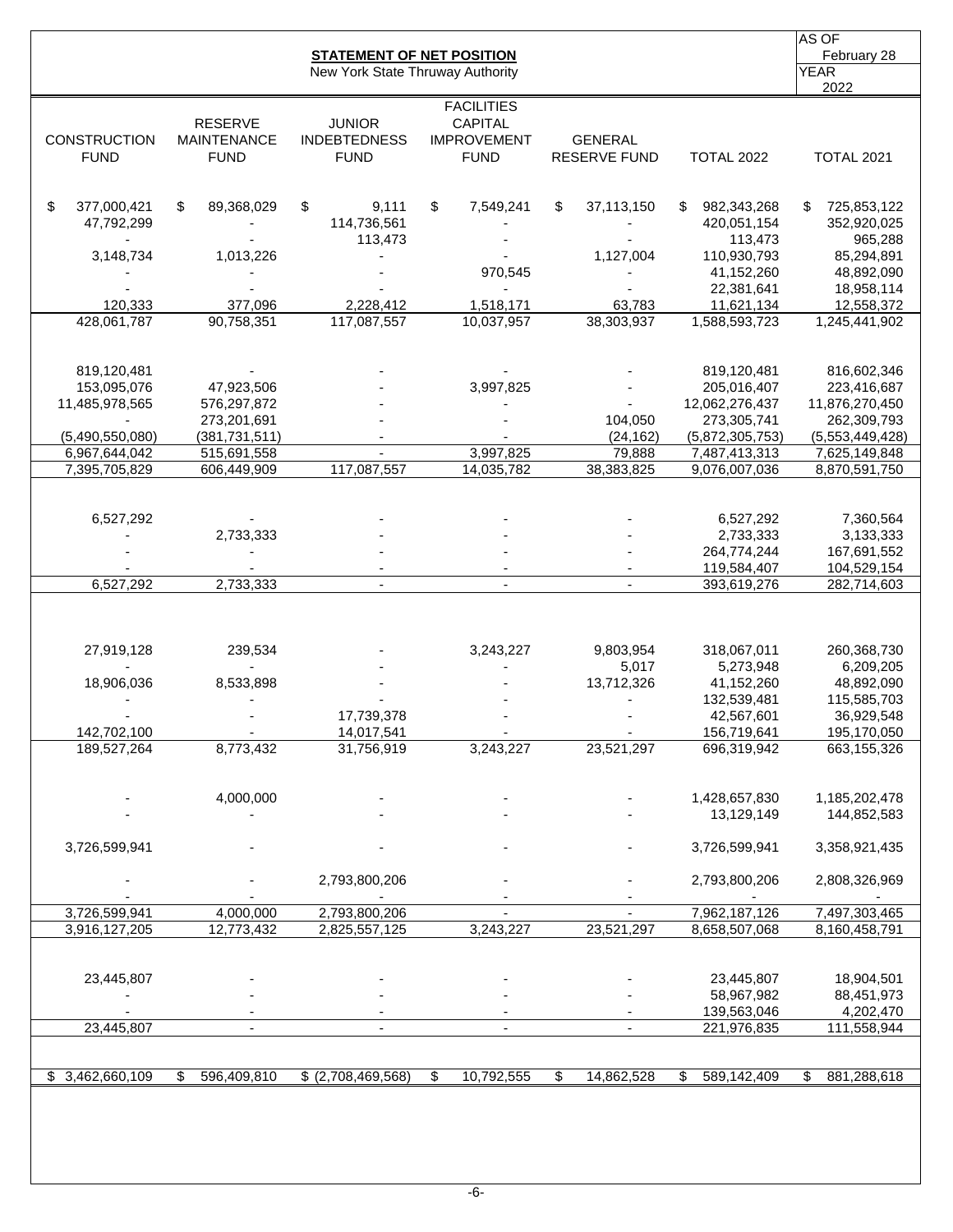| FUNDS AVAILABLE FOR TRANSFER - MONTH | Februarv |  |
|--------------------------------------|----------|--|
|                                      |          |  |

NEW YORK STATE THRUWAY AUTHORITY **WAS CONSIDER ASSAULT** YEAR

MONTH

|                                                                   |                     |               |                      | 2022 |
|-------------------------------------------------------------------|---------------------|---------------|----------------------|------|
|                                                                   |                     | PRESENT MONTH |                      |      |
|                                                                   | <b>CURRENT YEAR</b> |               | <b>PREVIOUS YEAR</b> |      |
|                                                                   |                     |               |                      |      |
| TOLL REVENUE, CONCESSION REVENUE                                  |                     |               |                      |      |
| AND OTHER REVENUES                                                | \$<br>60,170,853    | \$            | 49,985,643           |      |
| Adjustment to Cash Basis                                          | (2,340,218)         |               | (2, 140, 648)        |      |
| Revenue Retained from 2020                                        |                     |               | 7,313,265            |      |
| <b>AVAILABLE REVENUE</b>                                          | 57,830,635          |               | 55,158,260           |      |
| Transfer to:                                                      |                     |               |                      |      |
| Thruway Operating Fund (1)                                        | 32,401,963          |               | 31,146,302           |      |
| Debt Service - Senior General Revenue Bonds                       | 20,369,954          |               | 20,127,158           |      |
| Reserve Maintenance Fund<br>Debt Service - General Revenue Junior | 1,175,464           |               |                      |      |
| Indebtedness Obligations                                          | 3,883,254           |               | 3,884,800            |      |
| INET CASH REVENUES REMAINING                                      |                     |               |                      |      |
| AFTER TRANSFERS TO OTHER FUNDS                                    | \$                  | \$            |                      |      |
|                                                                   |                     |               |                      |      |

(1) The following amount is excluded from the transfer of Thruway Revenues to the Thruway Operating Fund: 1) Environmental Remediation expense of (\$2,727), which is funded via transfers to the Environmental Remediation Reserve.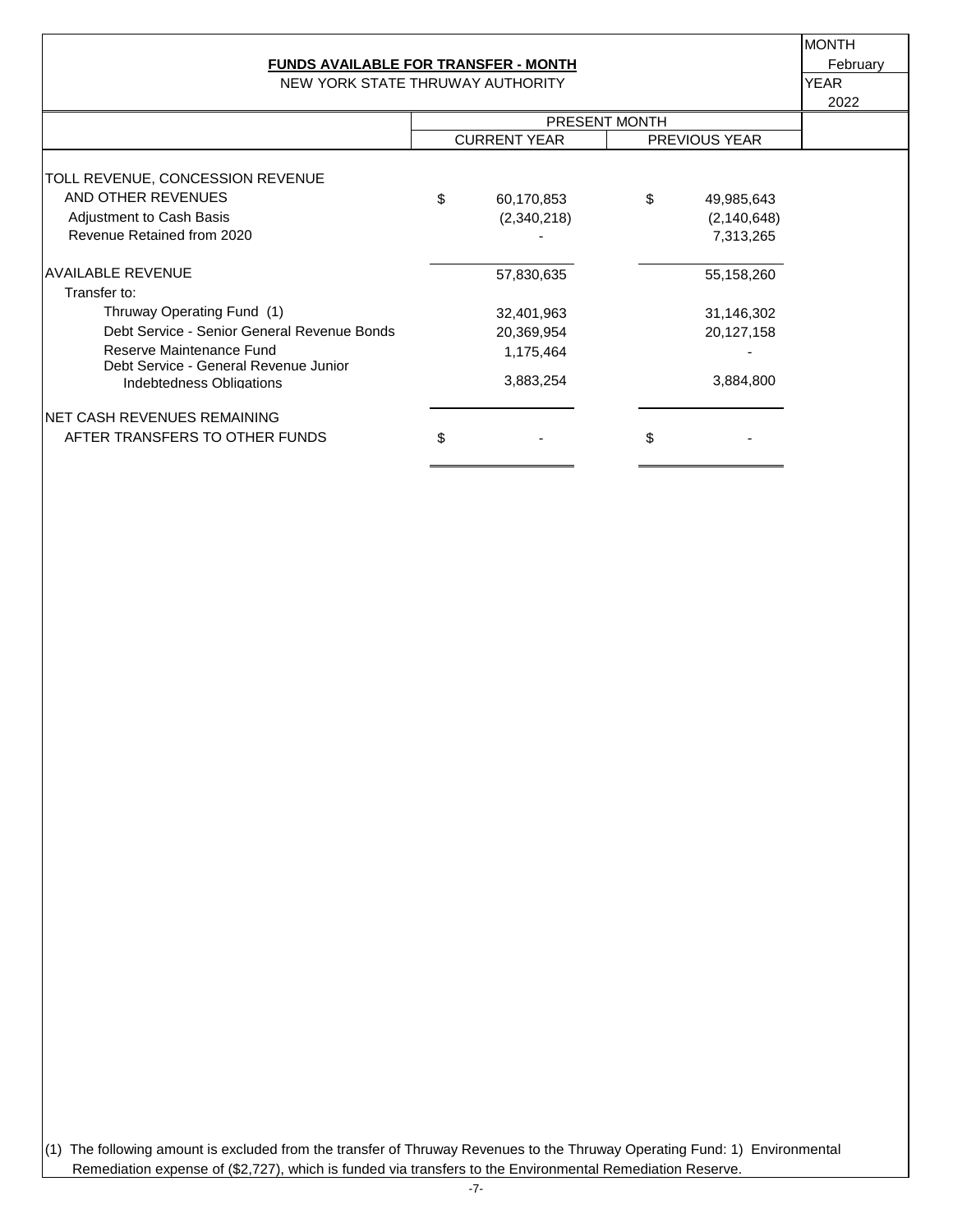#### **FUNDS AVAILABLE FOR TRANSFER - YEAR-TO-DATE** February

NEW YORK STATE THRUWAY AUTHORITY **WAS CONSIDER THANK** YEAR

MONTH

|                                                                   |    |                     |              |                      | 2022 |
|-------------------------------------------------------------------|----|---------------------|--------------|----------------------|------|
|                                                                   |    |                     | YEAR-TO-DATE |                      |      |
|                                                                   |    | <b>CURRENT YEAR</b> |              | <b>PREVIOUS YEAR</b> |      |
|                                                                   |    |                     |              |                      |      |
| TOLL REVENUE, CONCESSION REVENUE                                  |    |                     |              |                      |      |
| AND OTHER REVENUES                                                | \$ | 119,730,056         | \$           | 100,249,553          |      |
| <b>Adjustment to Cash Basis</b>                                   |    | (990, 334)          |              | (4,281,105)          |      |
| Revenue Retained from 2020                                        |    |                     |              | 14,298,840           |      |
| <b>AVAILABLE REVENUE</b>                                          |    | 118,739,722         |              | 110,267,288          |      |
| Transfer to:                                                      |    |                     |              |                      |      |
| Thruway Operating Fund (1)                                        |    | 67,038,860          |              | 62,233,710           |      |
| Debt Service - Senior General Revenue Bonds                       |    | 40,739,407          |              | 40,254,316           |      |
| Reserve Maintenance Fund<br>Debt Service - General Revenue Junior |    | 3,174,947           |              |                      |      |
| Indebtedness Obligations                                          |    | 7,786,508           |              | 7,779,262            |      |
| <b>NET CASH REVENUES REMAINING</b>                                |    |                     |              |                      |      |
| AFTER TRANSFERS TO OTHER FUNDS                                    | \$ |                     | \$           |                      |      |
|                                                                   |    |                     |              |                      |      |

(1) The following amount is excluded from the transfer of Thruway Revenues to the Thruway Operating Fund: 1) Environmental Remediation expense of (\$7,166), which is funded via transfers to the Environmental Remediation Reserve.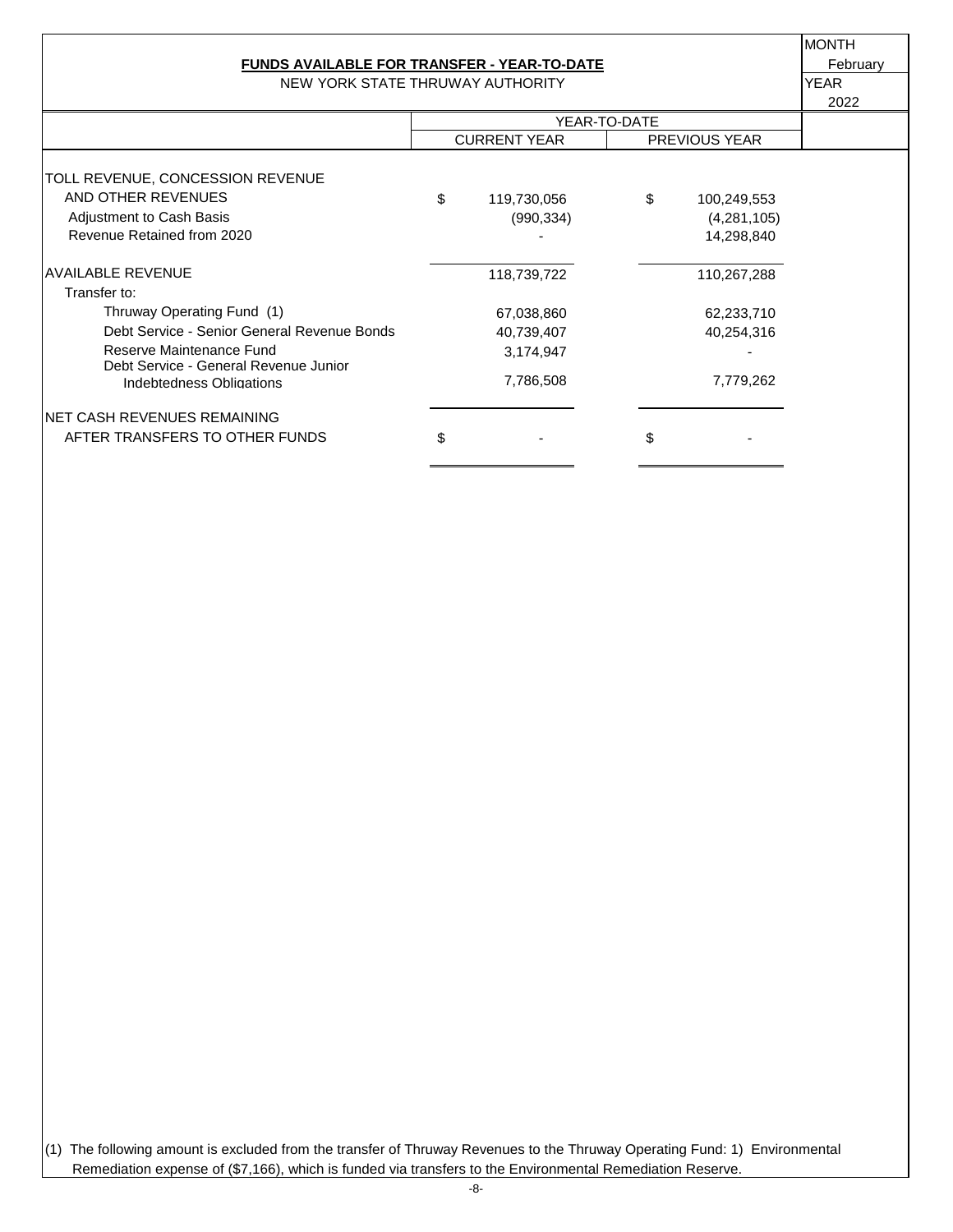|                                                                |                                        | <b>DEBT SERVICE</b>                                          |                                                   |                                           | AS OF<br>February                                 |
|----------------------------------------------------------------|----------------------------------------|--------------------------------------------------------------|---------------------------------------------------|-------------------------------------------|---------------------------------------------------|
|                                                                |                                        | NEW YORK STATE THRUWAY AUTHORITY                             |                                                   |                                           | <b>YEAR</b>                                       |
| <b>BONDS &amp; NOTES</b>                                       | <b>OUTSTANDING</b><br><b>PRINCIPAL</b> | <b>CURRENT YEAR</b><br><b>ACCRUAL</b><br><b>REQUIREMENTS</b> | <b>CURRENT</b><br><b>MONTH</b><br><b>ACCRUALS</b> | <b>ACCRUALS</b><br>YEAR TO<br><b>DATE</b> | 2022<br><b>PAYMENTS</b><br>YEAR TO<br><b>DATE</b> |
| <b>GENERAL REVENUE BONDS</b>                                   |                                        |                                                              |                                                   |                                           |                                                   |
| Principal                                                      |                                        |                                                              |                                                   |                                           |                                                   |
| Series I                                                       | \$                                     | \$                                                           | \$                                                | \$                                        | \$<br>26,810,000                                  |
| Series J                                                       | 576,995,000                            | 16,940,000                                                   | 1,411,666                                         | 2,823,333                                 | 16,145,000                                        |
| Series K                                                       | 658,770,000                            | 29,395,000                                                   | 2,449,584                                         | 4,899,167                                 | 28,040,000                                        |
| Series L                                                       | 459,205,000                            | 57,245,000                                                   | 4,770,416                                         | 9,540,833                                 | 33,010,000                                        |
| Series M                                                       | 857,625,000                            |                                                              |                                                   |                                           |                                                   |
| Series N                                                       | 450,000,000                            |                                                              |                                                   |                                           |                                                   |
| Series O                                                       | 549,480,000                            | 9,390,000                                                    | 782,500                                           | 1,565,000                                 |                                                   |
| <b>Total Principal</b>                                         | 3,552,075,000                          | 112,970,000                                                  | 9,414,166                                         | 18,828,333                                | 104,005,000                                       |
| Interest                                                       |                                        |                                                              |                                                   |                                           |                                                   |
| Series I                                                       | January 1 & July 1                     |                                                              |                                                   |                                           | 657,800                                           |
| Series J                                                       | January 1 & July 1                     | 27,801,700                                                   | 2,316,809                                         | 4,633,617                                 | 14,304,475                                        |
| Series K                                                       | January 1 & July 1                     | 32,481,138                                                   | 2,706,762                                         | 5,413,523                                 | 16,914,894                                        |
| Series L                                                       | January 1 & July 1                     | 21,902,062                                                   | 1,825,172                                         | 3,650,344                                 | 11,758,381                                        |
| Series M                                                       | January 1 & July 1                     | 26,266,236                                                   | 2,188,853                                         | 4,377,706                                 | 13,133,118                                        |
| Series N                                                       | January 1 & July 1                     | 18,585,000                                                   | 1,548,750                                         | 3,097,500                                 | 9,292,500                                         |
| Series O                                                       | January 1 & July 1                     | 21,933,200                                                   | 1,827,766                                         | 3,655,533                                 | 5,117,747                                         |
| <b>Total Interest</b>                                          |                                        | 148,969,336                                                  | 12,414,112                                        | 24,828,223                                | 71,178,915                                        |
| <b>TOTAL GENERAL</b>                                           |                                        |                                                              |                                                   |                                           |                                                   |
| <b>REVENUE BONDS</b>                                           | \$ 3,552,075,000                       | 261,939,336<br>\$                                            | 21,828,278<br>-\$                                 | 43,656,556<br>\$                          | 175,183,915<br>S                                  |
| <b>GENERAL REVENUE JUNIOR INDEBTEDNESS OBLIGATIONS</b>         |                                        |                                                              |                                                   |                                           |                                                   |
| Principal                                                      |                                        |                                                              |                                                   |                                           |                                                   |
| Series 2016A                                                   | 849,500,000<br>\$                      | \$<br>250,000                                                | \$<br>20,834                                      | \$<br>41,667                              | \$<br>250,000                                     |
| Series 2019B                                                   | 1,691,575,000                          | 1,140,000                                                    | 95,000                                            | 190,000                                   | 1,090,000                                         |
| <b>Total Principal</b>                                         | 2,541,075,000                          | 1,390,000                                                    | 115,834                                           | 231,667                                   | 1,340,000                                         |
| Interest                                                       |                                        |                                                              |                                                   |                                           |                                                   |
|                                                                |                                        |                                                              |                                                   | 6,671,278                                 |                                                   |
| Series 2016A                                                   | January 1 & July 1                     | 40,932,250                                                   | 3,166,030                                         |                                           | 20,471,125                                        |
| Series 2019B                                                   | January 1 & July 1                     | 66,408,600                                                   | 5,534,050                                         | 11,068,100                                | 33,231,550                                        |
| <b>Total Interest</b>                                          |                                        | 107,340,850                                                  | 8,700,080                                         | 17,739,378                                | 53,702,675                                        |
| <b>TOTAL GENERAL</b><br><b>REVENUE JUNIOR</b>                  |                                        |                                                              |                                                   |                                           |                                                   |
| <b>INDEBTEDNESS</b><br><b>OBLIGATIONS 2016A &amp;</b><br>2019B |                                        |                                                              | 8,815,914                                         | 17,971,045                                |                                                   |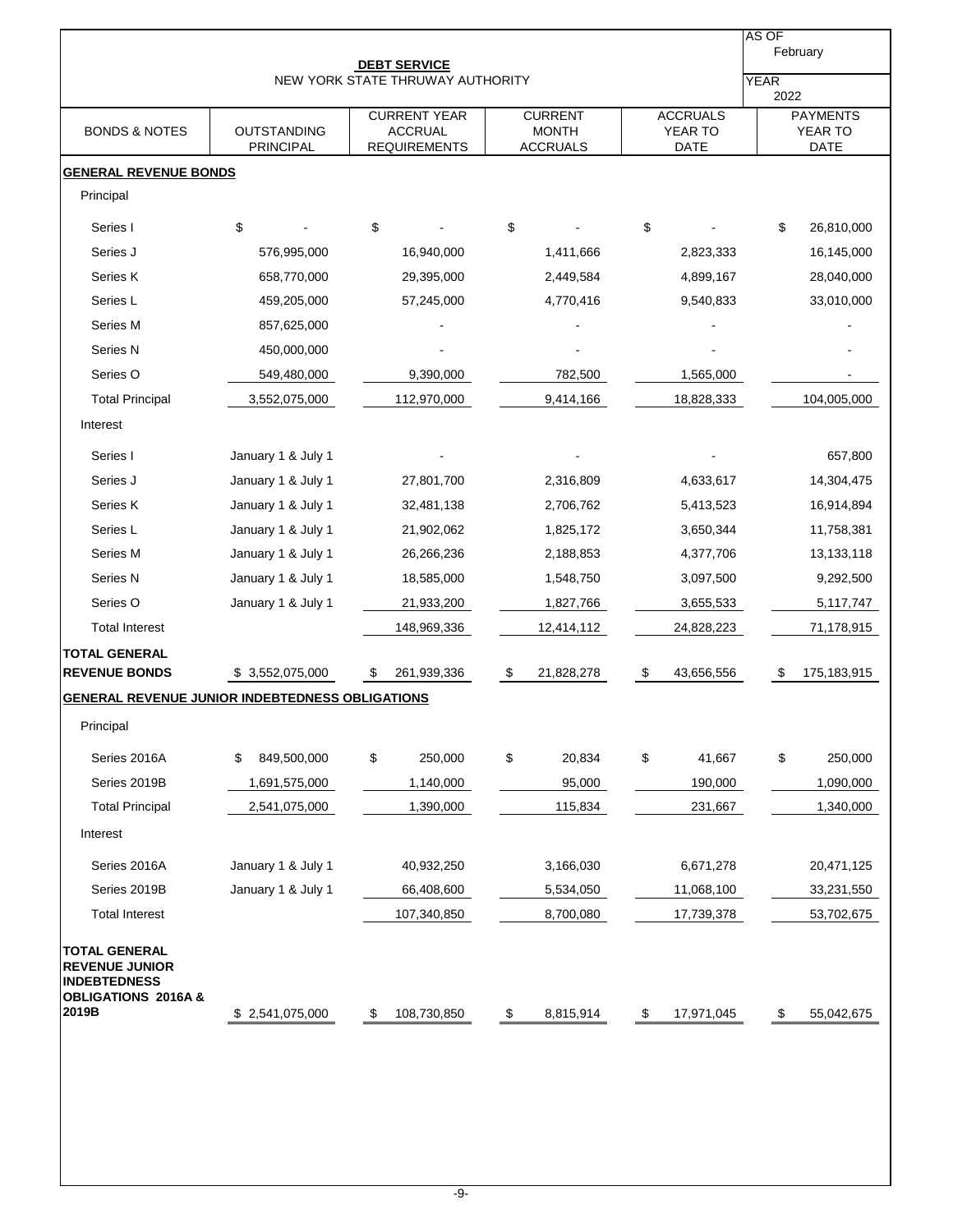|                                        |                | <b>COMPARATIVE SUMMARY STATEMENT OF DEPARTMENT</b> |                 |                 | <b>MONTH</b><br>February     |     |  |  |  |  |  |
|----------------------------------------|----------------|----------------------------------------------------|-----------------|-----------------|------------------------------|-----|--|--|--|--|--|
| <b>OPERATING EXPENSES AND BUDGET</b>   |                |                                                    |                 |                 |                              |     |  |  |  |  |  |
|                                        |                | NEW YORK STATE THRUWAY AUTHORITY                   |                 |                 | <b>YEAR</b>                  |     |  |  |  |  |  |
|                                        |                |                                                    |                 |                 | 2022                         |     |  |  |  |  |  |
|                                        |                | <b>EXPENSES</b>                                    |                 |                 | % OF YEAR TO<br>DATE EXPENSE |     |  |  |  |  |  |
| DEPARTMENT OR OFFICE                   |                |                                                    | <b>ANNUAL</b>   | ANNUAL          | TO                           |     |  |  |  |  |  |
|                                        | <b>CURRENT</b> | YEAR TO                                            | <b>BUDGETED</b> | <b>BUDGETED</b> | <b>ANNUAL BUDGET</b>         |     |  |  |  |  |  |
|                                        | <b>MONTH</b>   | DATE                                               | AMOUNT (1)      | <b>BALANCE</b>  | (2)                          |     |  |  |  |  |  |
|                                        |                |                                                    |                 |                 |                              |     |  |  |  |  |  |
| <b>BOARD AND EXECUTIVE</b>             | \$<br>218,738  | \$<br>448,970                                      | \$<br>3,478,056 | \$<br>3,029,086 | 12.91                        |     |  |  |  |  |  |
| <b>MEDIA RELATIONS &amp;</b>           |                |                                                    |                 |                 |                              |     |  |  |  |  |  |
| <b>COMMUNICATIONS</b>                  | 37,441         | 82,452                                             | 531,426         | 448,974         | 15.52                        |     |  |  |  |  |  |
| LEGAL                                  | 142,624        | 300,443                                            | 2,694,385       | 2,393,942       | 11.15                        |     |  |  |  |  |  |
| AUDIT & MANAGEMENT SERVICES            | 68,686         | 154,056                                            | 1,349,567       | 1,195,511       | 11.42                        |     |  |  |  |  |  |
| <b>ADMINISTRATIVE SERVICES</b>         | 328,064        | 651,582                                            | 5,501,044       | 4,849,462       | 11.84                        |     |  |  |  |  |  |
| <b>INFORMATION TECHNOLOGY</b>          | 1,116,252      | 3,181,538                                          | 21,358,688      | 18,177,150      | 14.90                        |     |  |  |  |  |  |
| <b>ENGINEERING SERVICES</b>            | 488,985        | 904,659                                            | 6,621,863       | 5,717,204       | 13.66                        |     |  |  |  |  |  |
| <b>MAINTENANCE ENGINEERING</b>         |                |                                                    |                 |                 | 20.27                        |     |  |  |  |  |  |
| <b>Thruway Maintenance</b>             | 9,588,996      | 20,180,362                                         | 93,881,106      | 73,700,744      | 21.50                        | (3) |  |  |  |  |  |
| <b>Equipment Maintenance</b>           | 2,670,201      | 5,429,453                                          | 32,474,024      | 27,044,571      | 16.72                        |     |  |  |  |  |  |
| <b>FINANCE AND ACCOUNTS</b>            | 515,774        | 1,034,154                                          | 6,592,957       | 5,558,803       | 15.69                        |     |  |  |  |  |  |
| <b>OPERATIONS</b>                      |                |                                                    |                 |                 | 18.24                        |     |  |  |  |  |  |
| <b>Traffic and Services</b>            | 992,472        | 1,822,156                                          | 10,642,182      | 8,820,026       | 17.12                        |     |  |  |  |  |  |
| <b>Toll Collection</b>                 | 7,829,025      | 16,135,159                                         | 87,811,073      | 71,675,914      | 18.37                        | (3) |  |  |  |  |  |
| <b>SUBTOTAL</b>                        | 23,997,258     | 50,324,984                                         | 272,936,371     | 222,611,387     | 18.44                        |     |  |  |  |  |  |
|                                        |                |                                                    |                 |                 |                              |     |  |  |  |  |  |
| <b>GENERAL CHARGES</b>                 |                |                                                    |                 |                 |                              |     |  |  |  |  |  |
| <b>UNDISTRIBUTED</b>                   | 8,401,978      | 16,706,710                                         | 102,826,831     | 86,120,121      | 16.25                        |     |  |  |  |  |  |
| TOTAL DEPARTMENTAL EXPENSES (4)        | 32,399,236     | 67,031,694                                         | 375,763,202     | 308,731,508     | 17.84                        |     |  |  |  |  |  |
|                                        |                |                                                    |                 |                 |                              |     |  |  |  |  |  |
| ADJUSTMENT FOR CLAIMS,                 |                |                                                    |                 |                 |                              |     |  |  |  |  |  |
| <b>ENVIRONMENTAL REMEDIATION &amp;</b> |                |                                                    |                 |                 |                              |     |  |  |  |  |  |
| OTHER PROVISIONS                       | 2,727          | 7,166                                              |                 | (7, 166)        |                              |     |  |  |  |  |  |
|                                        |                |                                                    |                 |                 |                              |     |  |  |  |  |  |
| TOTAL FUNDED THRUWAY                   |                |                                                    |                 |                 |                              |     |  |  |  |  |  |
| <b>OPERATING EXPENSES</b>              |                |                                                    |                 |                 |                              |     |  |  |  |  |  |
| AND PROVISIONS                         | 32,401,963     | 67,038,860                                         | \$375,763,202   | \$308,724,342   | 17.84                        |     |  |  |  |  |  |
|                                        |                |                                                    |                 |                 |                              |     |  |  |  |  |  |
| UNFUNDED RETIREE                       |                |                                                    |                 |                 |                              |     |  |  |  |  |  |
| HEALTH INSURANCE (4) (5)               |                |                                                    |                 |                 |                              |     |  |  |  |  |  |
|                                        |                |                                                    |                 |                 |                              |     |  |  |  |  |  |
| PENSION ADJUSTMENT (4) (6)             |                |                                                    |                 |                 |                              |     |  |  |  |  |  |
|                                        |                |                                                    |                 |                 |                              |     |  |  |  |  |  |
| TOTAL THRUWAY OPERATING                |                |                                                    |                 |                 |                              |     |  |  |  |  |  |
| <b>EXPENSES AND PROVISIONS</b>         | \$32,401,963   | \$ 67,038,860                                      |                 |                 |                              |     |  |  |  |  |  |

(1) Total Annual Budgeted Amount includes Resolutions through Board Meeting Number 753 held on March 28, 2022.

(2) Normal Expense Percentage through this month is 16.67%.

(3) Note E.

(4) Total Thruway Operating Expenses on pages 3 and 4 consist of Total Departmental Expenses, Unfunded Retiree Health Insurance and Pension Expense Adjustment.

(5) Note D.

(6) Note C.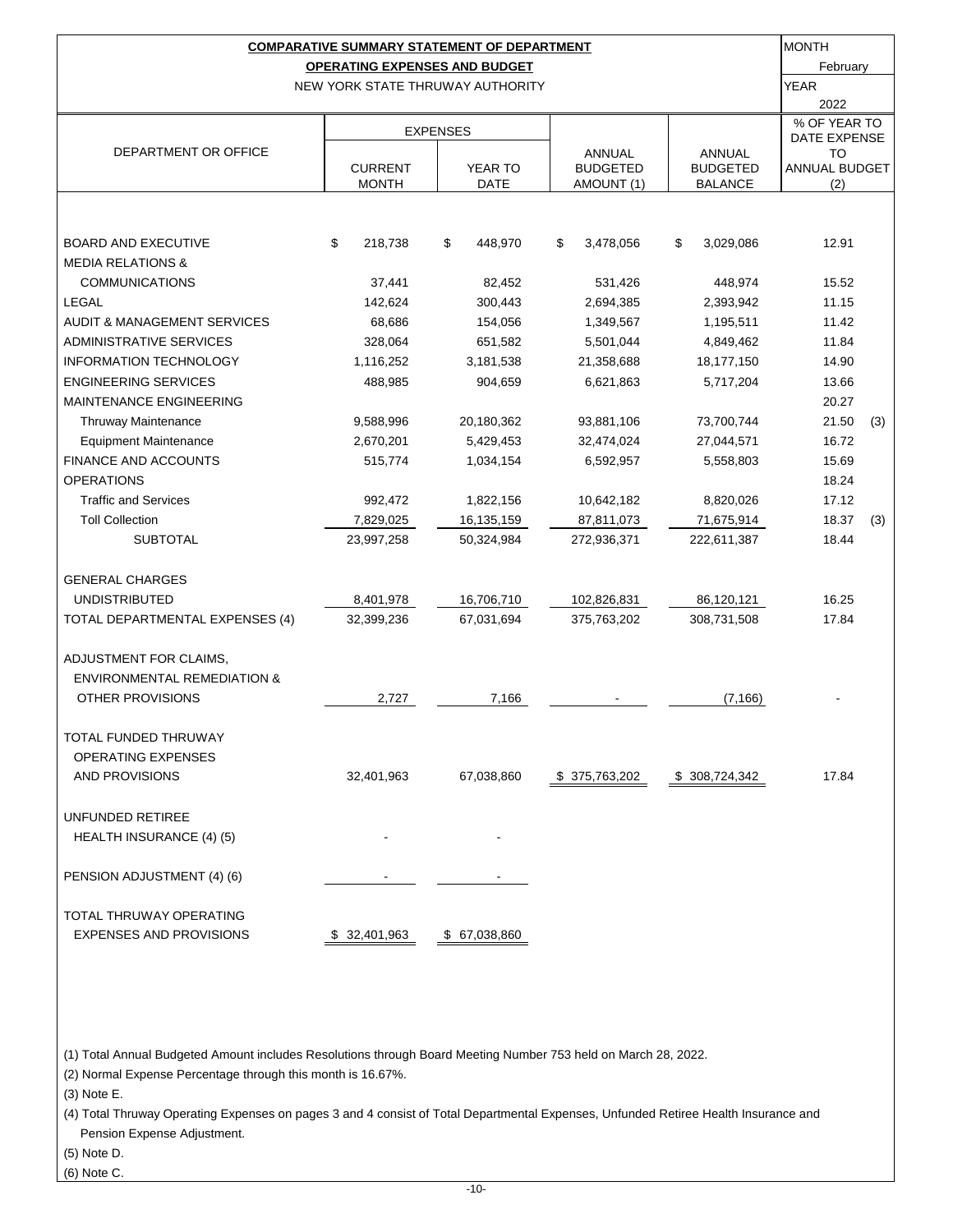| <b>CAPITAL PROGRAM SUMMARY</b><br>NEW YORK STATE THRUWAY AUTHORITY |                           |                                           |                                                                                            |                     |                         |                                          |                         |                                   |                           | <b>MONTH</b><br>February<br><b>YEAR</b><br>2022 |
|--------------------------------------------------------------------|---------------------------|-------------------------------------------|--------------------------------------------------------------------------------------------|---------------------|-------------------------|------------------------------------------|-------------------------|-----------------------------------|---------------------------|-------------------------------------------------|
| <b>Funded From</b>                                                 |                           | <b>Reserve Maintenance</b><br><b>Fund</b> | <b>General Reserve</b><br><b>Facilities Capital</b><br><b>Fund</b><br>Improvement Fund (1) |                     |                         |                                          |                         | <b>Construction</b><br>Fund $(2)$ |                           |                                                 |
|                                                                    |                           | <b>Capital Projects and</b><br>Equipment  |                                                                                            | <b>State Police</b> |                         | Governor Mario M.<br><b>Cuomo Bridge</b> |                         | <b>Capital Projects</b>           |                           | <b>Summary</b><br><b>Totals</b>                 |
| <b>Beginning Balances</b>                                          | \$                        | 92,720,670                                | \$                                                                                         | 44,134,832          | \$                      | 9,695,920                                | \$                      | 433,760,157                       | \$                        | 580,311,579                                     |
| <b>Receipts</b>                                                    |                           |                                           |                                                                                            |                     |                         |                                          |                         |                                   |                           |                                                 |
| Provisions (3)                                                     | \$                        | 3,174,947                                 | \$                                                                                         |                     | \$                      |                                          |                         | N/A                               | \$                        | 3,174,947                                       |
| Net Proceeds from Bond Issuance                                    |                           |                                           |                                                                                            |                     |                         |                                          |                         |                                   |                           |                                                 |
| <b>Auction/Settlement Proceeds</b>                                 |                           |                                           |                                                                                            | N/A                 |                         | N/A                                      |                         |                                   |                           |                                                 |
| <b>Interest Earnings</b>                                           |                           | N/A                                       |                                                                                            | N/A                 |                         |                                          |                         | 58,219                            |                           | 58,219                                          |
| <b>Federal and Other Aid</b>                                       |                           |                                           |                                                                                            |                     |                         |                                          |                         |                                   |                           |                                                 |
| <b>Total</b>                                                       | $\sqrt{3}$                | 3,174,947                                 | \$                                                                                         |                     | \$                      |                                          | \$                      | 58,219                            | $\boldsymbol{\mathsf{S}}$ | 3,233,166                                       |
| <b>Capital Expenditures</b>                                        |                           |                                           |                                                                                            |                     |                         |                                          |                         |                                   |                           |                                                 |
| January                                                            | \$                        | 2,572,389                                 | \$                                                                                         |                     | \$                      | 2,431,135                                | \$                      | 4,630,690                         | \$                        | 9,634,214                                       |
| February                                                           |                           | 2,476,765                                 |                                                                                            |                     |                         | 1,566,689                                |                         | 7,413,535                         |                           | 11,456,989                                      |
| March                                                              |                           |                                           |                                                                                            |                     |                         |                                          |                         |                                   |                           |                                                 |
| <b>April</b>                                                       |                           |                                           |                                                                                            |                     |                         |                                          |                         |                                   |                           |                                                 |
| May                                                                |                           |                                           |                                                                                            |                     |                         |                                          |                         |                                   |                           |                                                 |
| June                                                               |                           |                                           |                                                                                            |                     |                         |                                          |                         |                                   |                           |                                                 |
| July                                                               |                           |                                           |                                                                                            |                     |                         |                                          |                         |                                   |                           |                                                 |
| August                                                             |                           |                                           |                                                                                            |                     |                         |                                          |                         |                                   |                           |                                                 |
| September                                                          |                           |                                           |                                                                                            |                     |                         |                                          |                         |                                   |                           |                                                 |
| October                                                            |                           |                                           |                                                                                            |                     |                         |                                          |                         |                                   |                           |                                                 |
| <b>November</b>                                                    |                           |                                           |                                                                                            |                     |                         |                                          |                         |                                   |                           |                                                 |
| December                                                           |                           |                                           |                                                                                            |                     |                         |                                          |                         |                                   |                           |                                                 |
| <b>Subtotal</b>                                                    | \$                        | 5,049,154                                 | \$                                                                                         |                     | \$                      | 3,997,824                                | \$                      | 12,044,225                        | \$                        | 21,091,203                                      |
| <b>State Police Operating Expense</b>                              |                           | N/A                                       |                                                                                            | 9,483,672           |                         | N/A                                      |                         | N/A                               |                           | 9,483,672                                       |
| <b>Total</b>                                                       | $\sqrt[6]{\frac{1}{2}}$   | 5,049,154                                 | \$                                                                                         | 9,483,672           | \$                      | 3,997,824                                | \$                      | 12,044,225                        | \$                        | 30,574,875                                      |
| <b>Adjustments to Cash Basis</b>                                   |                           |                                           |                                                                                            |                     |                         |                                          |                         |                                   |                           |                                                 |
| Transfers to and from other funds                                  | \$                        | (929, 552)                                | \$                                                                                         | 6,151,686           | \$                      | 1,851,345                                | \$                      | 14,008,822                        | \$                        | 21,082,301                                      |
| <b>Change in Receivables and Payables</b>                          |                           | (548, 882)                                |                                                                                            | (3,689,696)         |                         | (200)                                    |                         | (10, 990, 253)                    |                           | (15, 229, 031)                                  |
| <b>Total</b>                                                       | $\sqrt[6]{\frac{1}{2}}$   | (1,478,434)                               | $\sqrt{2}$                                                                                 | 2,461,990           | $\sqrt[6]{\frac{1}{2}}$ | 1,851,145                                | $\sqrt[6]{\frac{1}{2}}$ | 3,018,569                         | $\sqrt{2}$                | 5,853,270                                       |
| <b>Ending Balances</b>                                             | $\pmb{\mathfrak{z}}$      | 89,368,029                                | $\,$                                                                                       | 37,113,150          | $\sqrt[6]{3}$           | 7,549,241                                | $\boldsymbol{\$}$       | 424,792,720                       | $\sqrt[6]{3}$             | 558,823,140                                     |
| <b>Budgeted</b>                                                    |                           |                                           |                                                                                            |                     |                         |                                          |                         |                                   |                           |                                                 |
| <b>Provisions</b>                                                  | $\boldsymbol{\mathsf{S}}$ | 132,856,373                               | \$                                                                                         | 65,047,962          | \$                      |                                          |                         | $\mathsf{N}/\mathsf{A}$           | $\boldsymbol{\mathsf{S}}$ | 197,904,335                                     |
| <b>Expenditures</b>                                                | \$                        | 132,826,373                               | \$                                                                                         | 30,000              | \$                      | 50,000,000                               | \$                      | 214,481,854                       | \$                        | 397,338,227                                     |

**(1) The Facilities Capital Improvement Fund includes funds to pay Governor Mario M. Cuomo Bridge project costs. These project costs are detailed on page 12. (2) The Construction Fund is used to account for proceeds from the issuance of General Revenue Bonds. It includes funds to pay Capital Program costs, as well as interest and issuance costs on the General Revenue Bonds, Series O.**

**(3) See page 8.**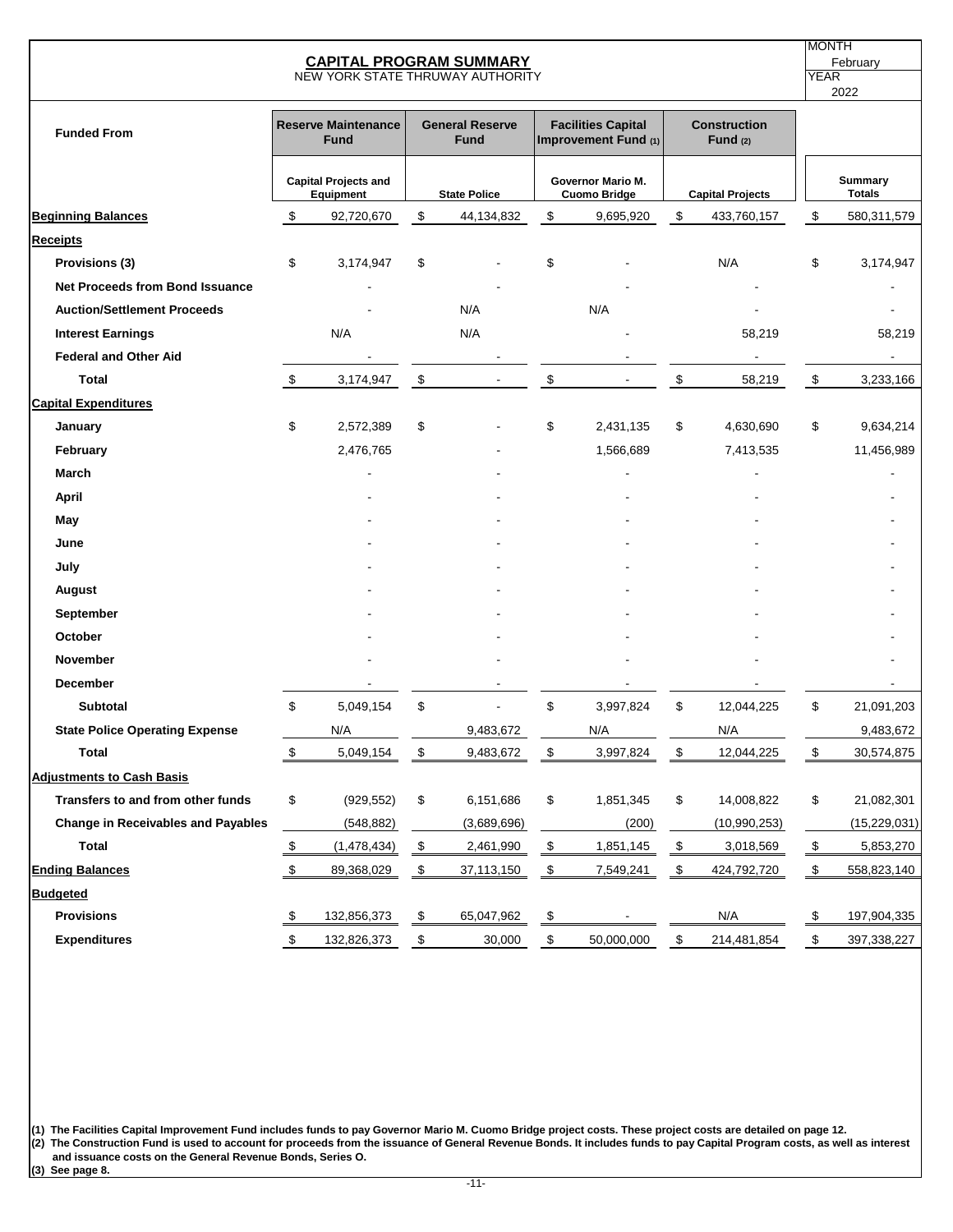|                                      |               | <b>GOVERNOR MARIO M. CUOMO BRIDGE</b> |                         |                          |                       | <b>MONTH</b><br>February |  |  |  |  |
|--------------------------------------|---------------|---------------------------------------|-------------------------|--------------------------|-----------------------|--------------------------|--|--|--|--|
| New York State Thruway Authority     |               |                                       |                         |                          |                       |                          |  |  |  |  |
|                                      |               | <b>Monthly</b>                        |                         | Year-to-Date             | Life-to-Date          |                          |  |  |  |  |
| <b>Funding Sources:</b>              |               |                                       |                         |                          |                       |                          |  |  |  |  |
| <b>Thruway Revenues</b>              | \$            | 814,203                               | \$                      | 3,245,338                | \$<br>118,468,484     |                          |  |  |  |  |
| <b>Debt Proceeds</b>                 |               |                                       |                         |                          | 2,492,259,475         |                          |  |  |  |  |
| State of New York                    |               |                                       |                         |                          | 1,200,000,000         |                          |  |  |  |  |
| <b>NYSDOT</b>                        |               |                                       |                         |                          | 33, 157, 570          |                          |  |  |  |  |
| <b>MTA</b>                           |               |                                       |                         |                          | 35,511,512            |                          |  |  |  |  |
| Other                                |               |                                       |                         |                          | 1,561,452             |                          |  |  |  |  |
| <b>Total Funding Sources</b>         | $\sqrt[6]{3}$ | 814,203                               | $\sqrt{3}$              | 3,245,338                | \$3,880,958,493       |                          |  |  |  |  |
| Expenditures: (1)                    |               |                                       |                         |                          |                       |                          |  |  |  |  |
| Pre-Design-Build                     | $\sqrt[6]{2}$ |                                       | \$                      |                          | \$<br>152,801,305     |                          |  |  |  |  |
| Design-Build:                        |               |                                       |                         |                          |                       |                          |  |  |  |  |
| Design-Build Contract                | \$            |                                       | \$                      |                          | 3,446,457,071<br>\$   |                          |  |  |  |  |
| <b>Construction Contracts</b>        |               |                                       |                         | 2,267,657                | 54,141,160            |                          |  |  |  |  |
| <b>Engineering Agreements</b>        |               | 651,290                               |                         | 651,290                  | 159,331,992           |                          |  |  |  |  |
| Financial & Legal Agreements         |               |                                       |                         |                          | 4,830,235             |                          |  |  |  |  |
| <b>Governmental Support Services</b> |               |                                       |                         |                          | 4,368,858             |                          |  |  |  |  |
| <b>Community Benefit</b>             |               |                                       |                         |                          | 9,724,598             |                          |  |  |  |  |
| <b>Thruway Staff</b>                 |               | 127,334                               |                         | 255,233                  | 45,546,050            |                          |  |  |  |  |
| <b>Real Property Acquisitions</b>    |               |                                       |                         | $\overline{\phantom{0}}$ | 2,601,280             |                          |  |  |  |  |
| Other                                |               | 35,579                                |                         | 71,158                   | 1,155,944             |                          |  |  |  |  |
| <b>Total Design-Build</b>            | $\frac{1}{2}$ | 814,203                               | $\sqrt[6]{3}$           | 3,245,338                | 3,728,157,188<br>- \$ |                          |  |  |  |  |
| <b>Total Expenditures</b>            | \$            | 814,203                               | $\sqrt[6]{\frac{1}{2}}$ | 3,245,338                | 3,880,958,493<br>\$   |                          |  |  |  |  |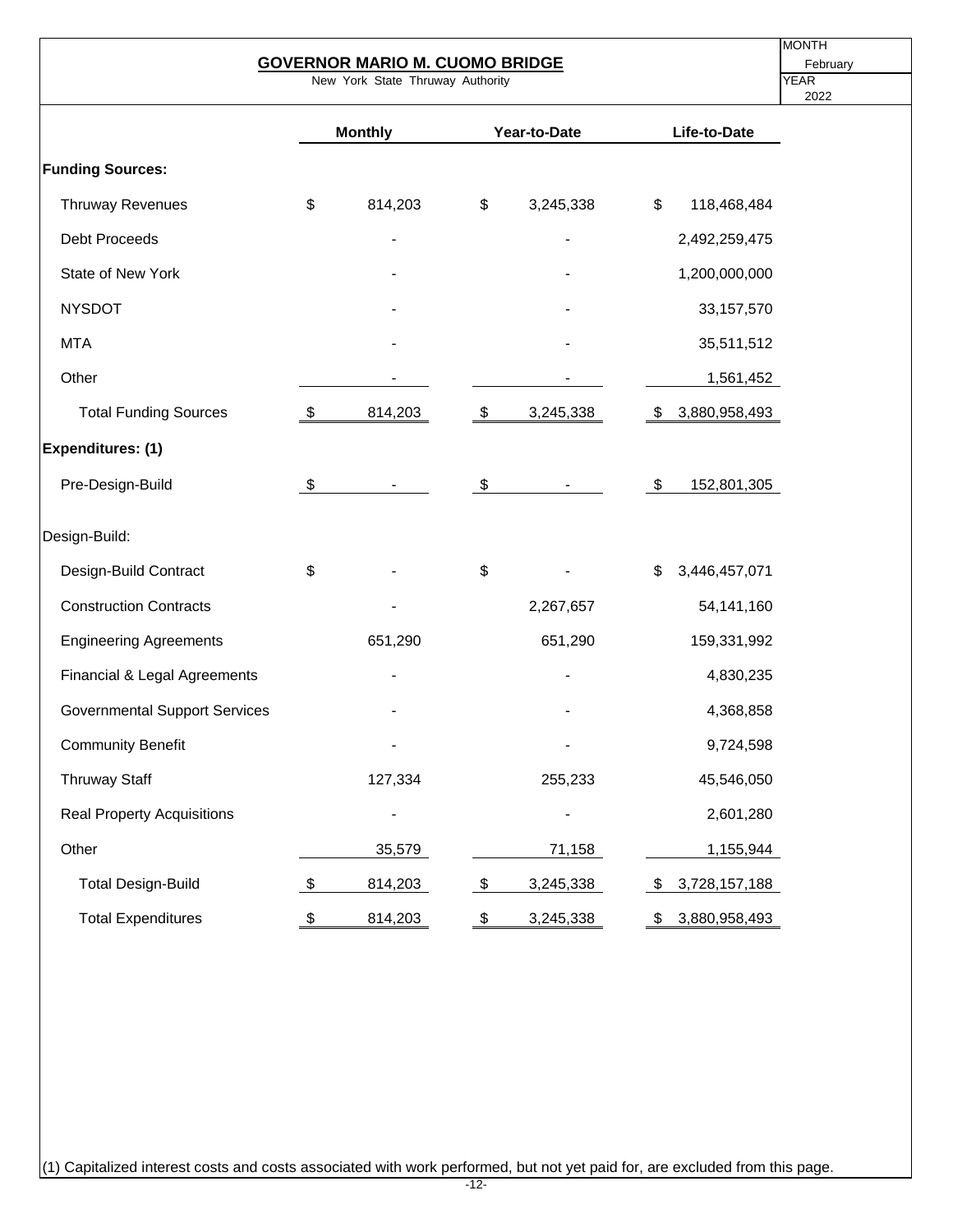|                        |                          |                      |           | <b>GROSS SALES OF RESTAURANTS (1)</b>                       |                          |                 |      | Month       | February                 |
|------------------------|--------------------------|----------------------|-----------|-------------------------------------------------------------|--------------------------|-----------------|------|-------------|--------------------------|
|                        |                          |                      |           | NEW YORK STATE THRUWAY AUTHORITY                            |                          |                 | Year |             | 2022                     |
|                        |                          |                      |           | GROSS SALES (Subject to audit of operator's records)        |                          |                 |      |             |                          |
|                        |                          | <b>CURRENT MONTH</b> |           |                                                             |                          | YEAR-TO-DATE    |      |             |                          |
| Service Area           | Current                  |                      | Previous  | $%$ of                                                      | Current                  | Previous        |      | Amount of   | $%$ of                   |
|                        | Year                     |                      | Year      | Change                                                      | Year                     | Year            |      | Change      | Change                   |
|                        |                          |                      |           | <b>EMPIRE STATE THRUWAY PARTNERSHIP/HMSHOST CORPORATION</b> |                          |                 |      |             |                          |
| Ardsley                | \$<br>$\blacksquare$     | \$                   | 75,606    | (100.00)                                                    | \$                       | \$<br>152,159   | \$   | (152, 159)  | (100.00)                 |
| Sloatsburg             | 426,931                  |                      | 263,530   | 62.00                                                       | 730,131                  | 520,610         |      | 209,521     | 40.25                    |
| Plattekill             |                          |                      | 281,332   | (100.00)                                                    |                          | 564,779         |      | (564, 779)  | (100.00)                 |
| Ulster                 | 455,769                  |                      | 195,170   | 133.52                                                      | 844,637                  | 395,458         |      | 449,179     | 113.58                   |
| <b>New Baltimore</b>   | $\blacksquare$           |                      | 304,682   | (100.00)                                                    | $\overline{a}$           | 592,952         |      | (592, 952)  | (100.00)                 |
| Pattersonville         | 224,802                  |                      | 161,073   | 39.57                                                       | 435,580                  | 324,157         |      | 111,423     | 34.37                    |
| <b>Indian Castle</b>   | $\overline{\phantom{a}}$ |                      | 108,723   | (100.00)                                                    | $\overline{\phantom{a}}$ | 212,139         |      | (212, 139)  | (100.00)                 |
| Iroquois               |                          |                      | 126,139   | (100.00)                                                    |                          | 254,350         |      | (254, 350)  | (100.00)                 |
| Oneida                 | 178,848                  |                      | 107,088   | 67.01                                                       | 350,297                  | 215,520         |      | 134,777     | 62.54                    |
| Chittenango            |                          |                      | 97,175    | (100.00)                                                    |                          | 199,781         |      | (199, 781)  | (100.00)                 |
| Junius Ponds           |                          |                      | 93,685    | (100.00)                                                    |                          | 190,150         |      | (190, 150)  | (100.00)                 |
| <b>Clifton Springs</b> |                          |                      | 144,488   | (100.00)                                                    |                          | 296,024         |      | (296, 024)  | (100.00)                 |
| <b>TOTAL SALES</b>     | \$<br>1,286,350          | \$                   | 1,958,691 | (34.33)                                                     | \$<br>2,360,645          | \$<br>3,918,079 | \$   | (1,557,434) | (39.75)                  |
| <b>REVENUES</b>        | \$                       | \$                   |           |                                                             | \$                       | \$              | \$   |             | $\overline{\phantom{a}}$ |
|                        |                          |                      |           | <b>EMPIRE STATE THRUWAY PARTNERSHIP/HMSHOST CORPORATION</b> |                          |                 |      |             |                          |
| Seneca                 | \$<br>130,477            | \$                   | 67,999    | 91.88                                                       | \$<br>250,302            | \$<br>140,796   | \$   | 109,506     | 77.78                    |
| Scottsville            | 190,397                  |                      | 78,666    | 142.03                                                      | 377,506                  | 168,436         |      | 209,070     | 124.12                   |
| Pembroke               |                          |                      | 117,525   | (100.00)                                                    |                          | 249,135         |      | (249, 135)  | (100.00)                 |
| Clarence               |                          |                      | 64,496    | (100.00)                                                    |                          | 136,693         |      | (136, 693)  | (100.00)                 |
| <b>TOTAL SALES</b>     | \$<br>320,874            | \$                   | 328,686   | (2.38)                                                      | \$<br>627,808            | \$<br>695,060   | \$   | (67, 252)   | (9.68)                   |
|                        |                          |                      |           |                                                             |                          |                 |      |             |                          |
| <b>REVENUES</b>        | \$                       | \$                   | 31,225    | (100.00)                                                    | \$                       | \$<br>66,031    | \$   | (66, 031)   | (100.00)                 |
|                        |                          |                      |           | <b>McDONALD'S CORPORATION</b>                               |                          |                 |      |             |                          |
| Ramapo                 | \$<br>280,993            | \$                   | 219,905   | 27.78                                                       | \$<br>537,996            | \$<br>461,800   | \$   | 76,196      | 16.50                    |
| Modena                 | 427,497                  |                      | 329,429   | 29.77                                                       | 837,461                  | 682,298         |      | 155,163     | 22.74                    |
| Malden                 | 485,949                  |                      | 246,383   | 97.23                                                       | 1,018,861                | 479,870         |      | 538,991     | 112.32                   |
| Guilderland            | 133,206                  |                      | 99,545    | 33.81                                                       | 259,788                  | 206,066         |      | 53,722      | 26.07                    |
| Mohawk                 | 168,086                  |                      | 108,679   | 54.66                                                       | 336,350                  | 224,527         |      | 111,823     | 49.80                    |
| Schuyler               | 186,246                  |                      | 73,396    | 153.75                                                      | 372,292                  | 151,333         |      | 220,959     | 146.01                   |
| DeWitt                 | 101,824                  |                      | 71,728    | 41.96                                                       | 204,624                  | 145,831         |      | 58,793      | 40.32                    |
| Warners                | 222,999                  |                      | 153,701   | 45.09                                                       | 450,837                  | 309,092         |      | 141,745     | 45.86                    |
| Port Byron             | 208,872                  |                      | 118,778   | 75.85                                                       | 414,096                  | 247,477         |      | 166,619     | 67.33                    |
| Ontario                | 156,130                  |                      | 107,162   | 45.70                                                       | 315,402                  | 220,024         |      | 95,378      | 43.35                    |
| Angola                 | 329,389                  |                      | 215,152   | 53.10                                                       | 660,428                  | 464,601         |      | 195,827     | 42.15                    |
| TOTAL SALES            | \$<br>2,701,191          | \$                   | 1,743,859 | 54.90                                                       | \$<br>5,408,135          | \$<br>3,592,919 | \$   | 1,815,216   | 50.52                    |
|                        |                          |                      |           |                                                             |                          |                 |      |             |                          |
| <b>REVENUES</b>        | \$<br>162,071            | \$                   | 104,632   | 54.90                                                       | \$<br>324,488            | \$<br>215,576   | \$   | 108,912     | 50.52                    |
| <b>GRAND TOTALS</b>    |                          |                      |           |                                                             |                          |                 |      |             |                          |
| SALES                  | \$<br>4,308,415          | \$                   | 4,031,236 | 6.88                                                        | \$<br>8,396,588          | \$<br>8,206,058 | \$   | 190,530     | 2.32                     |
| <b>REVENUES</b>        | \$<br>162,071            | \$                   | 135,857   | 19.30                                                       | \$<br>324,488            | \$<br>281,606   | \$   | 42,881      | 15.23                    |

(1) Note F.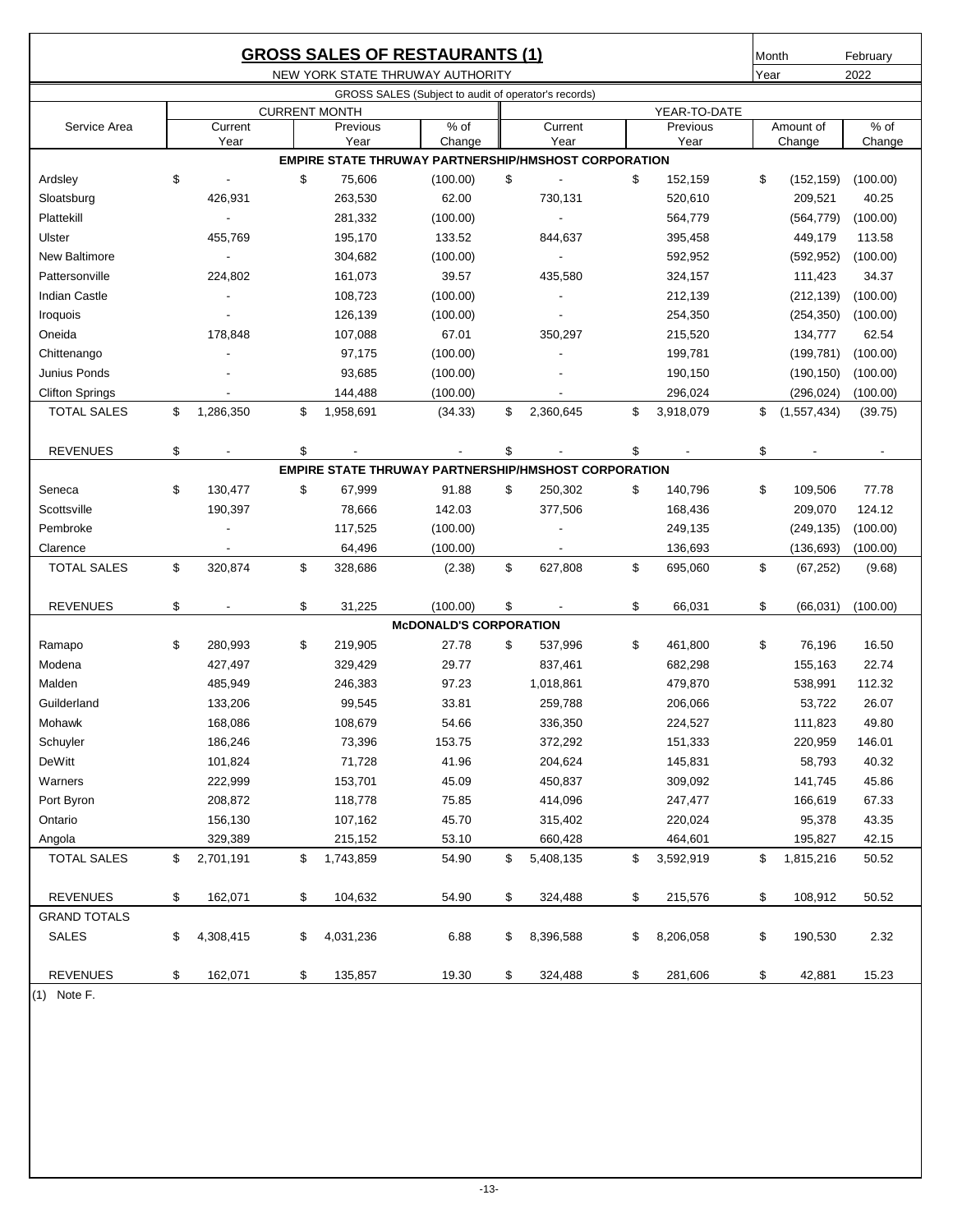| <b>GALLONS OF MOTOR FUEL DELIVERED TO GAS STATIONS(1)</b><br>NEW YORK STATE THRUWAY AUTHORITY          |    |           |     |    |           |                           |    |           | Month<br>Year |               | February<br>2022 |     |            |         |
|--------------------------------------------------------------------------------------------------------|----|-----------|-----|----|-----------|---------------------------|----|-----------|---------------|---------------|------------------|-----|------------|---------|
|                                                                                                        |    |           |     |    |           |                           |    |           |               |               |                  |     |            |         |
| GALLONS OF MOTOR FUEL (Subject to audit of operator's records)<br><b>CURRENT MONTH</b><br>YEAR-TO-DATE |    |           |     |    |           |                           |    |           |               |               |                  |     |            |         |
| Service Area                                                                                           |    | Current   |     |    | Previous  | % of                      |    | Current   |               | Previous      |                  |     | Amount of  | $%$ of  |
|                                                                                                        |    | Year      |     |    | Year      | Change                    |    | Year      |               | Year          |                  |     | Change     | Change  |
|                                                                                                        |    |           |     |    |           | SUNOCO, INC.              |    |           |               |               |                  |     |            |         |
| Ardsley                                                                                                |    | 45,866    |     |    | 48,232    | (4.91)                    |    | 82,710    |               | 156,062       |                  |     | (73, 352)  | (47.00) |
| Ramapo                                                                                                 |    | 166,982   |     |    | 133,526   | 25.06                     |    | 307,669   |               | 316,180       |                  |     | (8, 511)   | (2.69)  |
| Sloatsburg                                                                                             |    | 182,243   |     |    | 151,141   | 20.58                     |    | 331,058   |               | 331,943       |                  |     | (885)      | (0.27)  |
| Modena                                                                                                 |    | 178,150   |     |    | 143,217   | 24.39                     |    | 342,810   |               | 325,021       |                  |     | 17,789     | 5.47    |
| Plattekill                                                                                             |    | 99,706    |     |    | 140,419   | (28.99)                   |    | 196,113   |               | 333,258       |                  |     | (137, 145) | (41.15) |
| Ulster                                                                                                 |    | 187,489   |     |    | 102,268   | 83.33                     |    | 353,333   |               | 273,815       |                  |     | 79,518     | 29.04   |
| Oneida                                                                                                 |    | 105,628   |     |    | 81,632    | 29.40                     |    | 202,964   |               | 196,608       |                  |     | 6,356      | 3.23    |
| Chittenango                                                                                            |    | 63,851    |     |    | 98,476    | (35.16)                   |    | 128,423   |               | 219,059       |                  |     | (90, 636)  | (41.38) |
| <b>DeWitt</b>                                                                                          |    | 55,004    |     |    | 42,362    | 29.84                     |    | 120,308   |               | 109,156       |                  |     | 11,152     | 10.22   |
| Junius Ponds                                                                                           |    | 67,358    |     |    | 98,924    | (31.91)                   |    | 125,932   |               | 211,601       |                  |     | (85,669)   | (40.49) |
| <b>Clifton Springs</b>                                                                                 |    | 60,820    |     |    | 91,301    | (33.39)                   |    | 136,908   |               | 219,724       |                  |     | (82, 816)  | (37.69) |
| Ontario                                                                                                |    | 88,997    |     |    | 68,858    | 29.25                     |    | 179,802   |               | 155,608       |                  |     | 24,194     | 15.55   |
| Pembroke                                                                                               |    | 75,404    |     |    | 101,220   | (25.50)                   |    | 156,220   |               | 229,411       |                  |     | (73, 191)  | (31.90) |
| Clarence                                                                                               |    | 81,704    |     |    | 87,267    | (6.37)                    |    | 157,011   |               | 190,615       |                  |     | (33,604)   | (17.63) |
| Angola E                                                                                               |    | 97,160    |     |    | 63,100    | 53.98                     |    | 199,275   |               | 161,193       |                  |     | 38,082     | 23.63   |
| Angola W                                                                                               |    | 82,722    |     |    | 58,791    | 40.71                     |    | 170,126   |               | 146,815       |                  |     | 23,311     | 15.88   |
| <b>TOTAL GALLONS</b>                                                                                   |    | 1,639,084 | (2) |    | 1,510,734 | 8.50                      |    | 3,190,662 | (2)           | 3,576,069     |                  |     | (385, 407) | (10.78) |
|                                                                                                        |    |           |     |    |           |                           |    |           |               |               |                  |     |            |         |
| <b>REVENUES</b>                                                                                        | \$ | 46,331    |     | \$ | 44,015    | 5.26                      | \$ | 89,165    |               | \$<br>88,628  | (3)              | -\$ | 537        | 0.61    |
|                                                                                                        |    |           |     |    |           | <b>DUNNE-MANNING, INC</b> |    |           |               |               |                  |     |            |         |
| Malden                                                                                                 |    | 203,471   |     |    | 141,298   | 44.00                     |    | 405,698   |               | 286,302       |                  |     | 119,396    | 41.70   |
| New Baltimore                                                                                          |    | 159,246   |     |    | 189,698   | (16.05)                   |    | 296,982   |               | 397,706       |                  |     | (100, 724) | (25.33) |
| Guilderland                                                                                            |    | 111,551   |     |    | 78,600    | 41.92                     |    | 211,447   |               | 161,850       |                  |     | 49,597     | 30.64   |
| Pattersonville                                                                                         |    | 146,430   |     |    | 120,199   | 21.82                     |    | 299,951   |               | 245,497       |                  |     | 54,454     | 22.18   |
| Mohawk                                                                                                 |    | 107,554   |     |    | 82,249    | 30.77                     |    | 223,556   |               | 168,799       |                  |     | 54,757     | 32.44   |
| <b>Indian Castle</b>                                                                                   |    | 81,850    |     |    | 95,700    | (14.47)                   |    | 148,900   |               | 193,950       |                  |     | (45,050)   | (23.23) |
| Iroquois                                                                                               |    | 89,250    |     |    | 101,401   | (11.98)                   |    | 154,955   |               | 214,901       |                  |     | (59, 946)  | (27.89) |
| Schuyler                                                                                               |    | 114,501   |     |    | 58,900    | 94.40                     |    | 228,481   |               | 117,100       |                  |     | 111,381    | 95.12   |
| Warners                                                                                                |    | 147.398   |     |    | 106,803   | 38.01                     |    | 307,147   |               | 215,953       |                  |     | 91,194     | 42.23   |
| Port Byron                                                                                             |    | 126,400   |     |    | 80,300    | 57.41                     |    | 251,357   |               | 170,800       |                  |     | 80,557     | 47.16   |
| Seneca                                                                                                 |    | 116,550   |     |    | 81,450    | 43.09                     |    | 237,950   |               | 165,150       |                  |     | 72,800     | 44.08   |
| Scottsville                                                                                            |    | 105,350   |     |    | 70,101    | 50.28                     |    | 229,400   |               | 138,701       |                  |     | 90,699     | 65.39   |
| TOTAL GALLONS                                                                                          |    | 1,509,551 | (2) |    | 1,206,699 | 25.10                     |    | 2,995,824 | (2)           | 2,476,709     |                  |     | 519,115    | 20.96   |
|                                                                                                        |    |           |     |    |           |                           |    |           |               |               |                  |     |            |         |
| NON-FUEL REVENUE \$                                                                                    |    | 6,767     |     | \$ | 5,573     | 21.42                     | \$ | 14,089    |               | \$<br>11,165  |                  | \$  | 2,924      | 26.19   |
|                                                                                                        |    |           |     |    |           |                           |    |           |               |               |                  |     |            |         |
| <b>REVENUES</b>                                                                                        | \$ | 71,961    |     | \$ | 57,708    | 24.70                     | \$ | 142,714   |               | \$<br>118,462 |                  | \$  | 24,252     | 20.47   |
| <b>GRAND TOTALS</b>                                                                                    |    |           |     |    |           |                           |    |           |               |               |                  |     |            |         |
| <b>GALLONS</b>                                                                                         |    | 3,148,635 | (2) |    | 2,717,433 | 15.87                     |    | 6,186,486 | (2)           | 6,052,778     |                  |     | 133,708    | 2.21    |
| <b>REVENUES</b>                                                                                        | \$ | 125,060   |     | \$ | 107,297   | 16.55                     | \$ | 245,968   |               | \$<br>218,256 | $(3)$ \$         |     | 27,713     | 12.70   |

(1) Gallons delivered were negatively impacted with the start of the COVID-19 pandemic in March 2020. The degree to which COVID-19 has negatively impacted gallons delivered has varied depending on the severity of travel restrictions and stay at home orders.

(2) The closure of certain service area restaurant locations has negatively impacted gallons delivered to the gas stations at those locations. See Note F for additional information.

(3) Includes an adjustment to January 2021 revenues to partially correct an overstatement of revenues from April 2020 and November 2020.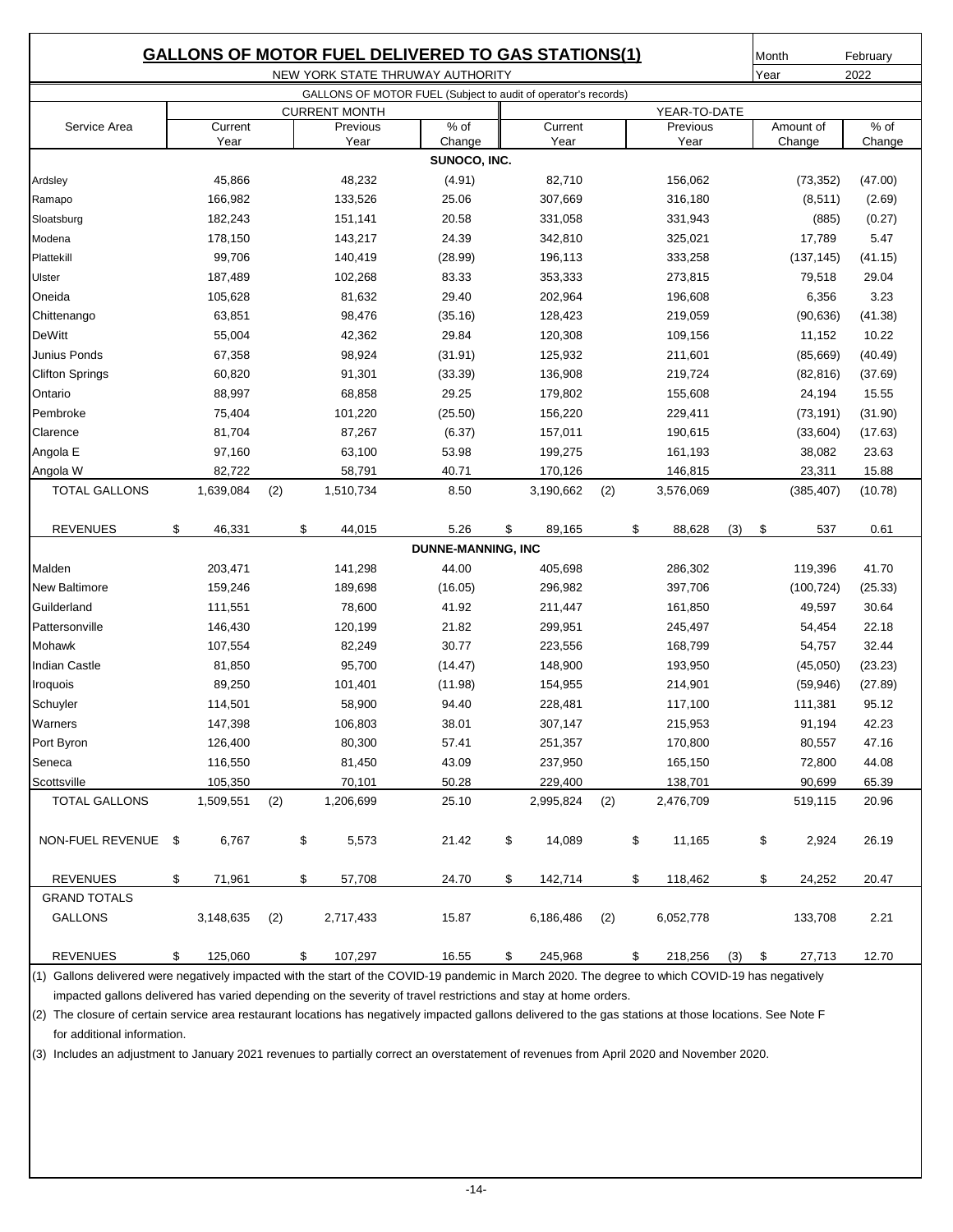# **NOTES TO FINANCIAL REPORT** February **Financial Report**

MONTH YEAR 2022

#### **NEW YORK STATE THRUWAY AUTHORITY**

#### NOTE A - TOTAL REVENUES (pages 1 & 2):

Total revenues for the month are \$60,166,570, an increase of \$10,189,275 or 20.39%. Toll revenues for the month are \$54,100,309, an increase of \$7,530,497 or 16.17%. Higher traffic levels in February 2022 compared to February 2021, when travel restrictions were in place to control COVID-19, are the primary reason for the increase. Toll adjustment implemented in January 2022 for traffic using the Governor Mario M. Cuomo Bridge also contributed to the increase.

Total revenues year-to-date are \$119,722,114, an increase of \$19,495,254 or 19.45%. Toll revenues year-to-date are \$107,136,655, an increase of \$14,320,292 or 15.43%. Year-to-date passenger revenues increased \$8,249,873 or 18.90% and commercial revenues increased \$6,070,419 or 12.35%.

#### NOTE B - TOTAL DEPARTMENTAL OPERATING EXPENSES (page 4):

For the year, Departmental Operating Expenses are \$67,031,694, an increase of \$4,748,706 or 7.62% compared with February 2021.

The increase is primarily due to higher personal services and benefits costs, software subscription services and E-ZPass and Tolls by Mail administration costs.

A comparison of General Charges Undistributed for the year is as follows:

|                                                                                | YTD 2022         | YTD 2021         | <b>CHANGE</b>              |
|--------------------------------------------------------------------------------|------------------|------------------|----------------------------|
| Pensions - Funded<br>Pensions - Unfunded                                       | \$<br>3,000,000  | \$<br>3,557,334  | \$<br>(557, 334)           |
| Total Pension Expense (Note C)                                                 | 3,000,000        | 3,557,334        | (557,334)                  |
| Health Insurance - Retirees - Funded<br>Health Insurance - Retirees - Unfunded | 5,619,746        | 5,080,332        | 539,414                    |
| Total Retiree Health Insurance Expense (Note D)                                | 5,619,746        | 5,080,332        | 539,414                    |
| Health Insurance - Active Employees                                            | 4,549,809        | 4,532,670        | 17,139                     |
| <b>Employee Benefit Fund</b>                                                   | 938,524          | 872,232          | 66,292                     |
| Social Security                                                                | 1,685,043        | 1,644,883        | 40,160                     |
| Compensation Insurance                                                         | 1,200,000        | 1,200,000        |                            |
| <b>Survivor's Benefits</b>                                                     | 3,000            | 12,000           | (9,000)                    |
| Benefits Allocated to Other Funds                                              | (1,250,592)      | (1,374,004)      | 123,412                    |
| <b>Insurance Premiums</b>                                                      | 686,993          | 627,423          | 59,570                     |
| Claims and Indemnity Expense                                                   |                  | 28,106           | (28, 106)                  |
| <b>Reimbursement to Civil Service</b>                                          | 80,834           | 80,383           | 451                        |
| <b>Professional Services</b>                                                   | (8,799)          | 17,228           | (26, 027)                  |
| <b>Environmental Expense</b>                                                   | 24,684           | 14,948           | 9,736                      |
| <b>Net Remediation Expense</b>                                                 | (7, 166)         | 21,172           | (28, 338)                  |
| Reimbursement from NYPA                                                        |                  | (41,000)         | 41,000                     |
| Other                                                                          | 184,634          | 225,346          | (40,712)                   |
| Totals                                                                         | \$<br>16,706,710 | \$<br>16,499,053 | \$<br>$\overline{207,}657$ |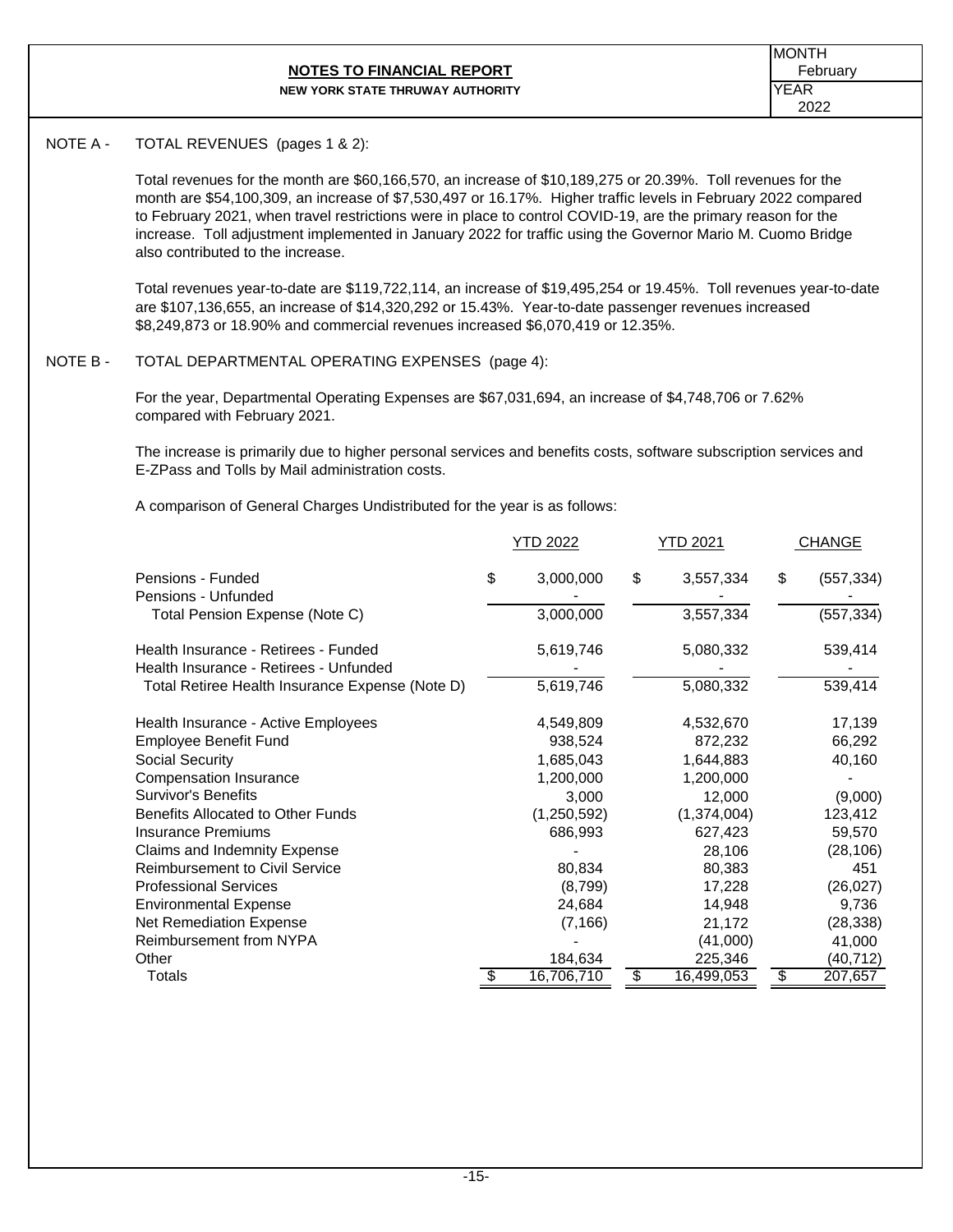#### **NOTES TO FINANCIAL REPORT** February **February NEW YORK STATE THRUWAY AUTHORITY**

#### NOTE C - PENSIONS (pages 4 & 10):

The Authority's financial results comply with Government Accounting Standards Board Statement 68 (GASB 68) "Accounting and Financial Reporting for Pensions" and GASB 71, "Pension Transition for Contributions Made Subsequent to the Measurement Date."

GASB 68 and 71 establish accounting and financial reporting standards for pensions provided to Thruway Authority employees via the New York State and Local Employees' Retirement System (NYSLRS). These accounting standards require the net pension liability for the entire NYSLRS to be measured as a portion of the present value of projected payments to be provided through the pension plan to current active and inactive employees that is attributed to those employees' past periods of service (total pension liability), less the amount of the pension plan's fiduciary net position. A proportionate share of this net pension liability is then allocated to the Thruway Authority based on Thruway Authority's pensionable wages in comparison to the NYSLRS's total pensionable wages.

To comply with GASB 68 and 71, our financial statements may include an adjustment to reflect the difference between the amount of revenues set aside to fund contributions to NYSLRS and the expense reported to comply with GASB 68 and 71.

|                                                                                                                                         |   | YTD 2022                    |   | YTD 2021  |  |  |
|-----------------------------------------------------------------------------------------------------------------------------------------|---|-----------------------------|---|-----------|--|--|
| Revenues set aside for the annual required<br>contribution for pensions<br>Adjustment to pension expense to comply<br>with GASB 68 & 71 | S | 3,000,000<br>$\blacksquare$ | S | 3,557,334 |  |  |
| <b>YTD Pension Expense</b>                                                                                                              | S | 3,000,000                   | S | 3,557,334 |  |  |

#### NOTE D - RETIREE HEALTH INSURANCE (pages 4 & 10):

The Authority's financial results comply with Government Accounting Standards Board Statement 75 (GASB 75) "Accounting and Financial Reporting for Postemployment Benefits Other Than Pensions." GASB 75 establishes accounting and reporting standards for "other post-employment benefits" offered by state and local governments. Other post-employment benefits (OPEB) are employee benefits other than pensions that are received after employment ends. OPEB benefits provided by the Authority consist of medical and prescription drug benefits provided via the New York State Health Insurance Program (NYSHIP).

The Authority is required to fund payments to NYSHIP to provide health insurance coverage, in the current year, for our current retirees. To comply with GASB 75, our financial statements may include an adjustment to reflect the difference between the amount paid to NYSHIP for retiree health insurance coverage and the expense reported to comply with GASB 75.

|                                    |    | YTD 2022       | <b>YTD 2021</b> |           |  |
|------------------------------------|----|----------------|-----------------|-----------|--|
|                                    |    |                |                 |           |  |
| <b>Actual NYSHIP Contributions</b> | \$ | 5,619,746      | S               | 5,080,332 |  |
| Adjustment to comply with GASB 75  |    | $\blacksquare$ |                 |           |  |
| <b>YTD OPEB Expense</b>            | S  | 5,619,746      | S               | 5,080,332 |  |